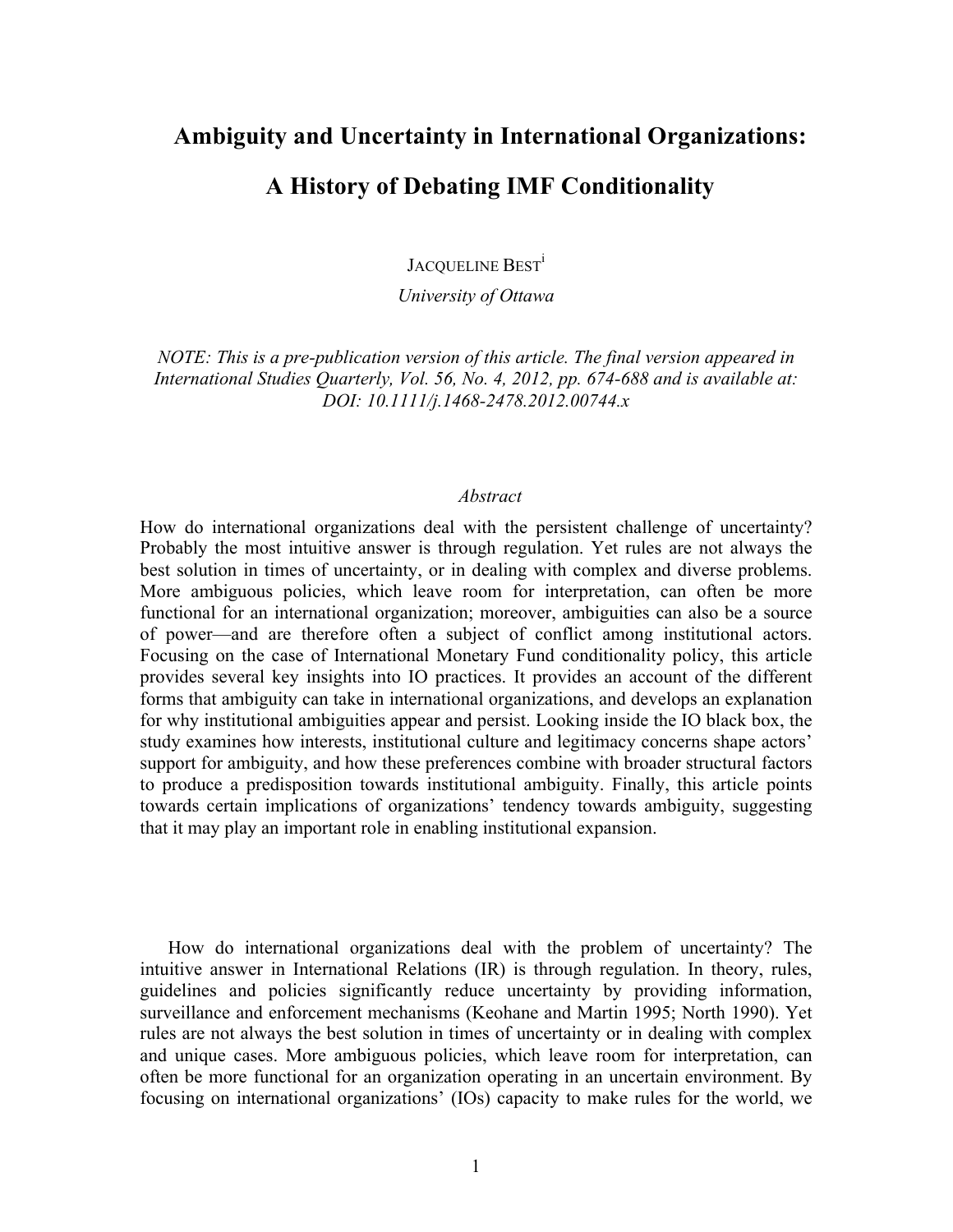run the risk of creating a caricature of actual organizational behavior, in which the pursuit of clear, objective rules is always constrained by the persistence of ambiguity.

Of course, organizational actors do rely on rules, objective criteria and careful measurement practices in developing and implementing policies. Yet these same rules and criteria are themselves ambiguous—by which I mean that they must be *interpreted* to be applied, and are often open to multiple interpretations. Such ambiguities pose both problems and possibilities for IOs. The centrality of ambiguity poses a problem because it limits IOs' efforts to use the rational-legal approach most consistent with their internal culture. It also creates possibilities, for it is through such ambiguities that IOs are often best able to tackle complex problems and to address an uncertain policy environment. Moreover, ambiguity can also serve as an important source of power for institutional actors. Thus, counter-intuitively, rather than attempting to reduce the ambiguities of their policies and practices, this article suggests that institutional actors will often seek to increase them—although they may disagree amongst themselves on the best ways of doing so.

In developing these arguments, I am contributing to a growing, largely rationalist, literature on how IOs deal with uncertainty, whether through incomplete contracting, soft law or flexible institutional design (Abbott et al. 2000; Abbott and Snidal 2000; Koremenos et al. 2001). At the same time, rather than seeing ambiguity merely as a rational response to external pressures, my analysis looks inside the black-box of the organization and examines how institutional actors struggle over the forms that ambiguity takes. While this analysis shares some similarities with the principal-agent literature on strategic institutional dynamics (Coase 1937; Hawkins et al. 2006; Kiewiet and McCubbins 1991; Martin 2006; Pollack 1997; Williamson 1975), my analysis also points to the central role of legitimacy concerns and bureaucratic culture in shaping actors' preferences for ambiguity, complicating narrowly rationalist explanations of institutional practice (Barnett and Coleman 2005; Barnett and Finnemore 1999; Nielson et al. 2006; Weaver and Leiteritz 2005). Looking at both strategic and cultural dimensions of organizational practice, this article thus contributes to our understanding of ambiguity as both a response to uncertainty and a source of power.

My focus in this article is the case of the International Monetary Fund's (IMF) conditionality policy. The conditions that the IMF places on its loans have become increasingly controversial over the sixty-odd years of its existence. In the last ten years alone, the IMF's Executive Board has twice revised its conditionality guidelines in an effort to respond to growing criticism. Although these recent revisions have been the most publicized, they are in fact only the most recent in a long history of conditionality debates. In this study, I examine the debates leading up to three successive revisions to conditionality policy, in 1968, 1978 and 2002. What is striking about all three is that Fund Directors and staff debated whether and how the guidelines should remain ambiguous. Each set of guidelines reflected a compromise, clarifying some aspects of conditionality policy while leaving others ambiguous. Yet each time, the ambiguities contained in the policy ensured that the institution's actual practice of conditionality quickly outstripped the guidelines.<sup>ii</sup>

The case of the IMF's conditionality policy poses three inter-related puzzles for IO scholarship. The first, and most straightforward, of these puzzles is the persistence of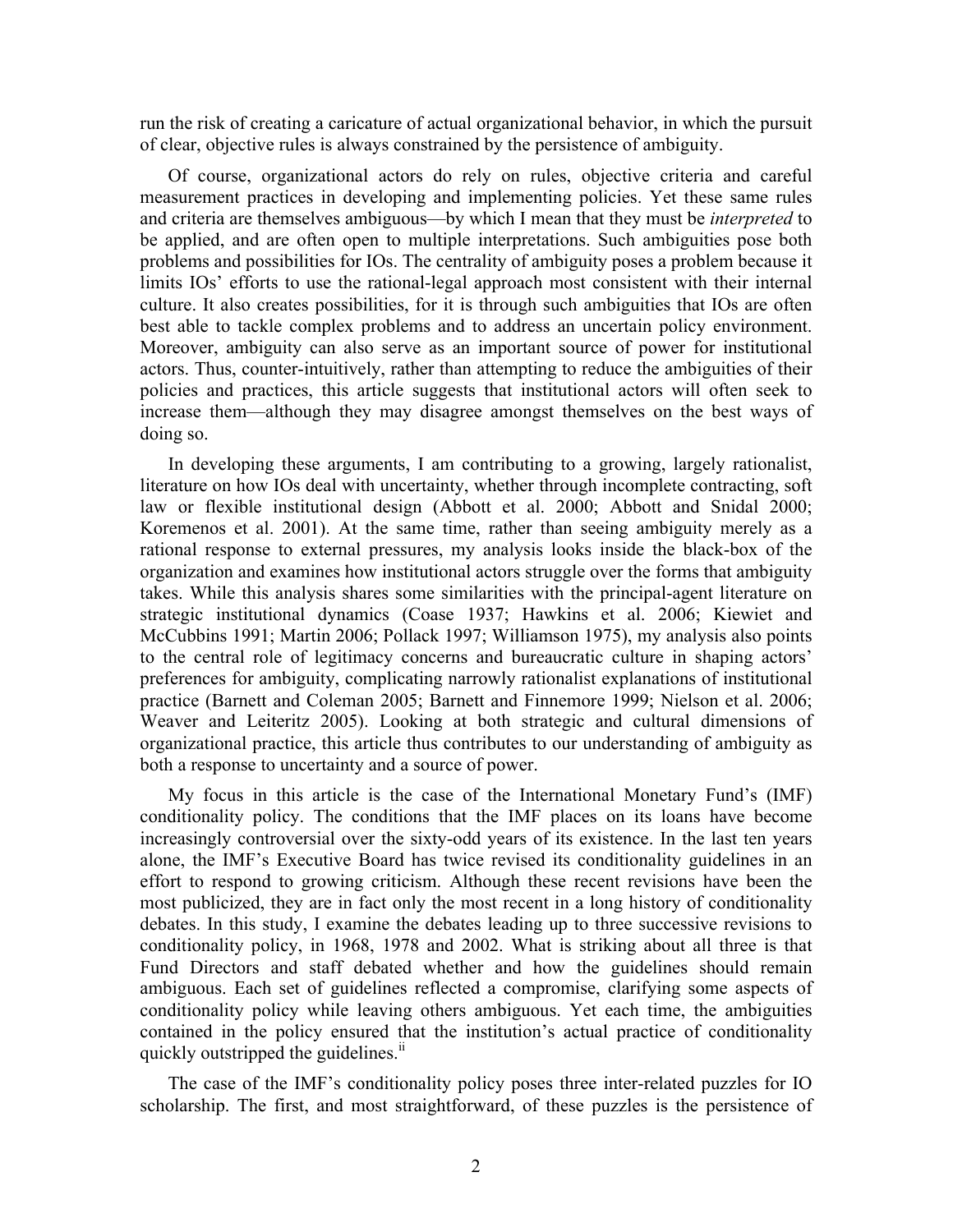ambiguity in an organization that is committed to expert, rule-based governance. The IMF is in many ways an archetypical bureaucratic international organization in Michael Barnett and Martha Finnemore's terms: its authority depends in considerable measure on its claims to neutral economic expertise (Barnett and Finnemore 1999:707). Why then would the organization continue to adopt ambiguous policies that require subjective interpretations, running the risk of undermining its authority? One possible answer to this puzzle would be to suggest that the persistence of ambiguity is unintentional. Yet, a closer look at debates over IMF conditionality guidelines reveals that key actors, including both staff and Executive Directors (EDs) representing stakeholder countries, were not only aware of the challenges of ambiguity, but actively chose it. Moreover actors disagreed on the form and degree of ambiguity, seeking to increase certain kinds of ambiguity and decrease others.

The literatures on rational design, legalization and principal-agent dynamics provide some possible explanations for this puzzle. The rational design literature predicts that state actors may build flexibility into institutions in order to enable them to cope with uncertainty (Koremenos, et al. 2001:793-4). In discussing preferences for hard rules or soft law, Abbott and Snidal suggest that state actors will sometimes opt for less precision in legal regulations for the same reason (Abbott and Snidal 2000:441-2). Moreover, PA analysts suggest that institutional actors will disagree on the degree of discretion that should be built into policy guidelines, with staff as agents opting for more discretion and EDs as principals resisting.<sup>iii</sup> Together, these analyses provide some clues as to why institutional actors might actively seek to adopt ambiguous guidelines, and also why such ambiguities might be the subject of conflict.

These rationalist literatures have some difficulty, however, in resolving the second puzzle that the case of the IMF presents us with: the fact that actors' preferences for ambiguity changed over time and did not always fit the patterns predicted (see Table 4). Kenneth Abbott and Duncal Snidal suggest that stronger state actors will prefer soft law, while weaker ones seek hard, precise rules that grant them greater certainty. Yet at the IMF, EDs from weaker states did not always support greater precision, as legalization literature would predict (Abbott and Snidal 2000:447-50), but instead sometimes argued for more ambiguity. Institutional actors generally opted for those forms of ambiguity that they believed they could usefully interpret in the future: while powerful actors were more often likely to perceive such future advantages from ambiguity, weaker actors also sometimes saw scope for creative adaptation in a less precise guideline. Because of their openness to interpretation, ambiguities can be exploited either from the "top-down" or from the "bottom-up"; they are therefore a particularly rich and unpredictable source of power.

Moreover, although staff often supported certain forms of ambiguity, they did not do so consistently, at some points actively opposing forms of ambiguity that would have provided them with more discretion. Why did they resist such forms of ambiguity? This study suggests that staff generally opposed such increases in institutional ambiguity in cases where they feared that it would undermine their expert culture, and thus erode their legitimacy.<sup>iv</sup> To resolve this second puzzle, we need to turn to sociological literature for its insights into power, institutional culture, and legitimacy.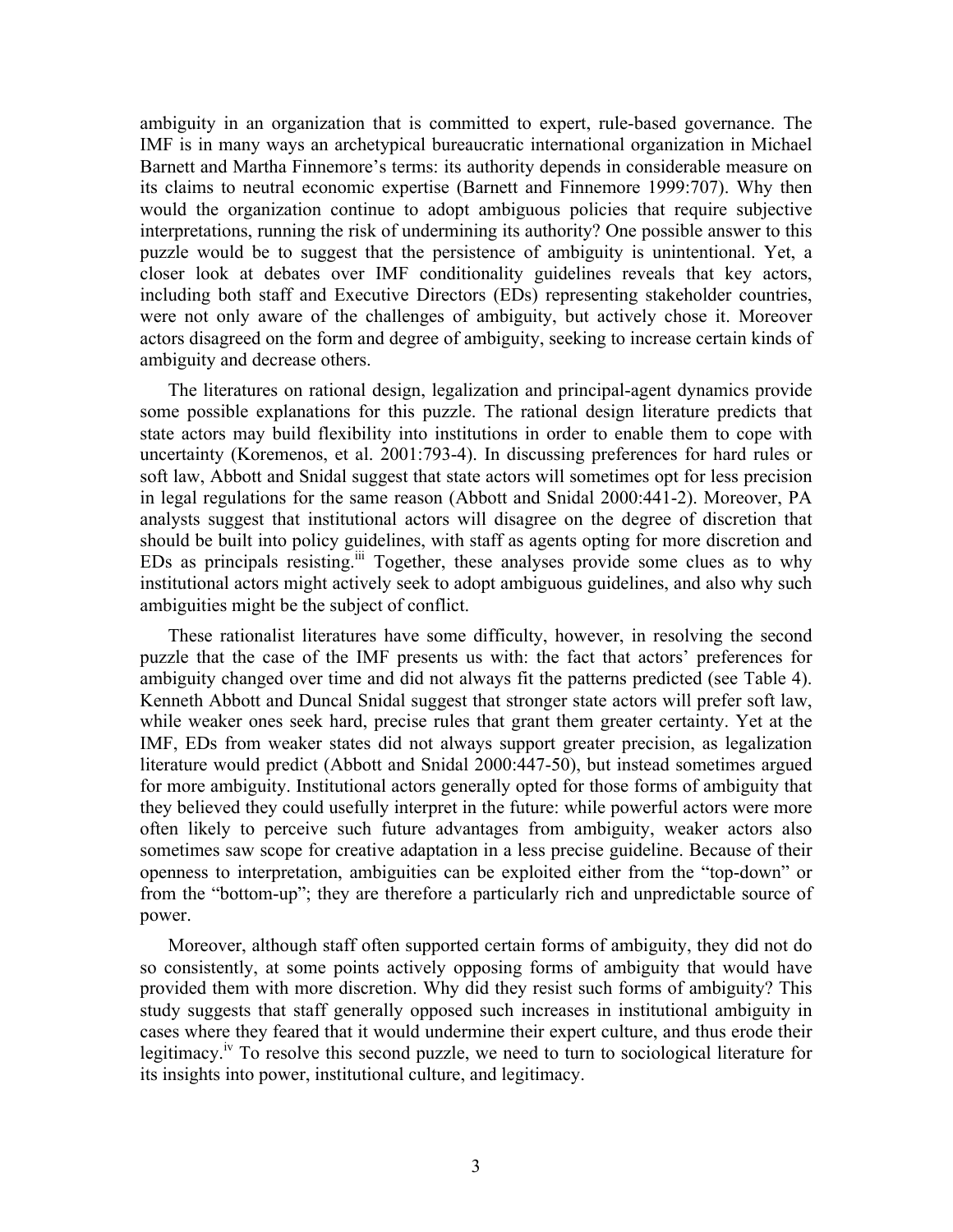The third puzzle that the case of the IMF presents is the fact that the organization's conditionality policy continued to expand in scope—even when, during 2002 review, both staff and board members agreed that it should not. The expansionist tendency of organizations is a topic that has been much discussed in the IO literature. There are many different explanations for this common trend towards "mission creep": traditional PA literature has focused on bureaucracies' desire for budget expansion (Niskanen 1971), while more recent analysts have examined how staff members' desire for autonomy can lead to attempts to increase their discretion (Hawkins, et al. 2006; Pollack 1997). Constructivists have also examined the ways in which organizations' capacity to define the objects of their interventions (such as "development" or "refugee") and to develop rules for governing them, enable them to expand into new terrains (Barnett and Finnemore 2004:Chs. 3  $\&$  4). Although these contending approaches provide important insights into the expansion of the IMF's conditionality policy, they assume that actors (such as staff) will actively support such expansions, and therefore have little to say about a situation such as this one in which the expansion occurred even where all the key actors opposed it. Examining the role of institutional ambiguity, I will suggest, can help us to make sense of how the day-to-day work of policy interpretation and application can produce unintended institutional expansion.

In its examination of institutional uncertainty, power and ambiguity, this article is contributing to an increasingly rich and diverse literature on IOs and global governance. In doing so, it is drawing on and filling gaps in both rationalist and constructivist literatures. This article shares with rational design and legalization scholarship an interest in the ways in which institutional actors sometimes avoid precise rules to gain flexibility; yet by exploring the flip side of "precision," this analysis provides a more nuanced analysis of what happens when institutions choose ambiguity (Abbott, et al. 2000). In focusing on the strategic interactions between staff and EDs, this article also ensures that state preferences remain part of the picture, as Lisa Martin has advocated (Martin 2006:141, 54). At the same time, my analysis helps to fill some of the gaps in PA theory that Gould has pointed to, by providing further clues to how staff use institutional slack (Gould 2006: 293, 300-03).

While this study therefore does play close attention to some of the strategic dynamics at play in the development of IMF policy, it also takes seriously the role of institutional culture and legitimacy. This analysis is thus inspired not only by constructivists like Barnett and Finnemore, but also by a broader sociological literature that focuses on the role of mundane, often bureaucratic practices in constituting institutions' capacity for governing at a distance (Latour 1986; MacKenzie 2006; Neumann and Sending 2006; Rose and Miller 1992; Walters 2002). My analysis draws on sociological insights into how bureaucratic organizations create their own internal cultures as well as their attention to the importance played by legitimacy concerns (Barnett and Finnemore 1999; Hurd 1999; Rückert 2007; Thirkell-White 2004; Vetterlein 2007). My examination of the relationship between ambiguity and power also points to the ways in which power can exceed narrowly strategic forms (Barnett and Duvall 2005).

This article provides several insights into the ways in which IOs adopt ambiguous policies. First, it elaborates the different forms that ambiguity takes in international organizations, uncovering *how* they evolve over time. Second, this study provides clues as to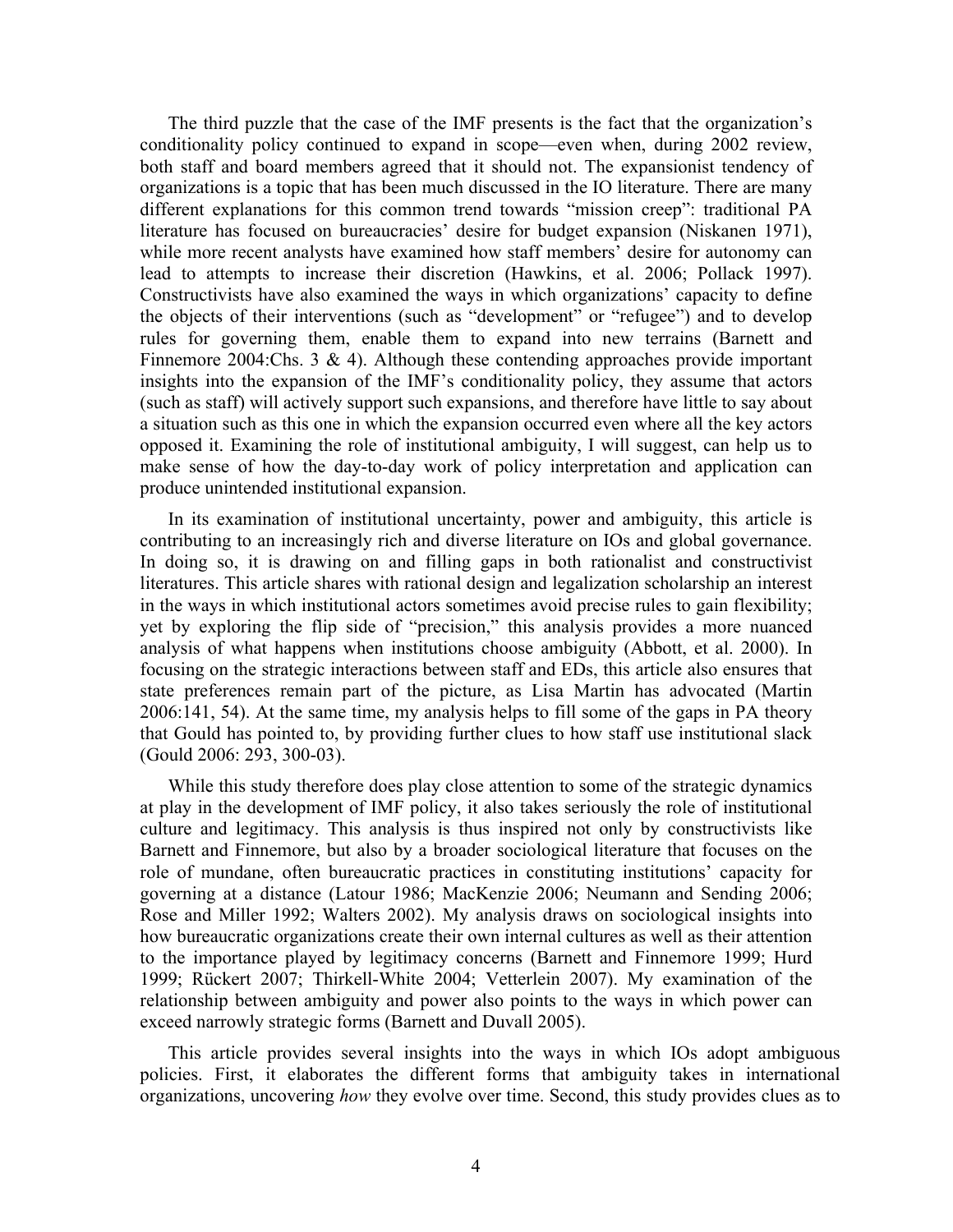*why* certain forms of ambiguity appear and persist. Part of the explanation lies in the preferences that actors have for ambiguity—based on their interests in exploiting certain ambiguities, as well as their institutional culture and concerns about organizational legitimacy. This study suggests that weak actors will tend to support those forms of ambiguity that will enable creative "bottom-up" adaptation, while strong actors will prefer those that enable greater institutional scope and discretion. Meanwhile, staff will prefer those forms of ambiguity that increase discretion and scope, except in cases where there are conflicts with their institutional culture and related concerns regarding legitimacy. The interplay of actors' preferences combines with broader structural factors—such as the relative influence of different actors, the exposure of the organization to external pressures, and the degree of uncertainty and complexity surrounding the policy issue—to produce a predisposition towards certain kinds of institutional ambiguity in a given organization. Finally, this article points towards certain potential *implications* of organizations' tendency towards ambiguity, suggesting that it can play a role in enabling institutional expansion.

The remainder of this article is organized in three parts. I begin by developing a more robust theoretical framework, defining the concepts of uncertainty and ambiguity. I then turn to the case study that I outlined above, examining the IMF conditionality debates in 1968, 1978-79 and 2001-02. Drawing on archival documents, including minutes from the Executive Board meetings at which the three sets of guidelines were discussed, together with more recent interviews, I examine each set of debates and the guidelines that they ultimately produced.<sup> $\theta$ </sup> In each case, I trace the major debates and show how they sought to come to terms with the ambiguity of their own conditionality policy, as well as how the policy evolved between debates. I conclude with a brief discussion of the implications of this case for the study of international organizations more generally.

#### **Uncertainty and Ambiguity in International Organizations**

An attention to the problem of ambiguity and the ways in which IOs respond can provide us with significant insights into their actions. In this section, I will provide a basic overview of the difference between uncertainty and ambiguity. I will also consider *how* ambiguity operates in international organizations, examining the forms that ambiguity takes and the policy practices through which it is enabled or constrained. I will then discuss *why* ambiguity is fostered, examining the dynamics driving actors' preferences for ambiguity, as well as the more structural factors that can encourage policy ambiguity. Finally, I will provide a brief analysis of some of the *implications* of the spread of policy ambiguity, focusing on the potential for institutional expansion.

#### *Uncertainty and Ambiguity*

International organizations function in a world characterized by uncertainty. When the IMF<sup>vi</sup> negotiates a stand-by arrangement that guarantees a member state a right to access financing, or the World Bank negotiates an agreement to provide general budget support to a state, their staff do not know all of the complexities of the country's economy, let alone those of the political situation, the global forces that may alter both of them, or the intentions of the borrowing country. On the other side of the table, the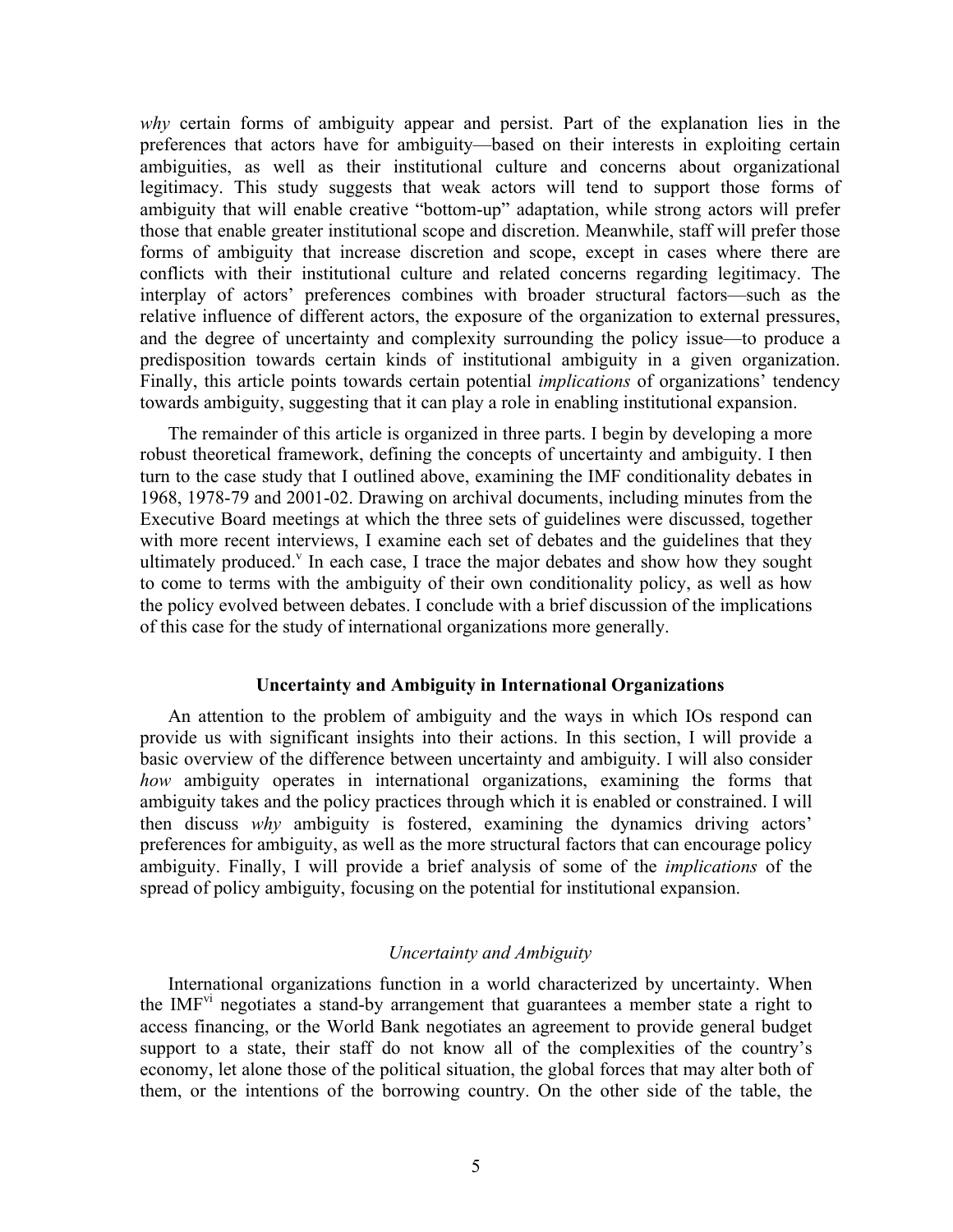borrowing country's government also faces uncertainties—regarding the nature of economic pressures, how their population will respond to the reforms that the IMF or World Bank want them to adopt, and what the institution's response will be if they cannot or will not fulfill all of the conditions.

Put simply, both sides face at least two different kinds of uncertainty. They face uncertainty about the political and economic environment in which their policies will be implemented, which can change dramatically and with little notice. They also face uncertainty about one another's preferences and intentions, which may not be fully articulated in negotiations. As these examples suggest, uncertainty is a concept that emphasizes the limits of our ability to obtain accurate information, particularly about the future. In the rationalist literature, uncertainty is often seen as a product of imperfect or asymmetrical information. In the example discussed above, both borrowers and lenders have imperfect information about the future since political and economic events are so difficult to predict; at the same time they must also contend with limited information, knowing more about their own intentions that about each others'. Drawing on Douglass North's work on institutional economics, liberal institutionalists have suggested that one of the key functions that international organizations play is to reduce uncertainty by providing better information to key actors (Keohane 1984:245; North 1990:27). Yet, as both rationalist and constructivist scholars have noted, uncertainty remains a challenge that organizations must address on an ongoing basis.  $\frac{v}{u}$ 

The concept of uncertainty emphasizes the limits to *information*—about the environment, other actors and possible outcomes. The idea of ambiguity, on the other hand, emphasizes the central role played by *interpretation* and its effects on our efforts to communicate and act (See Table 1).<sup>viii</sup> While uncertainty can be reduced through more and better information, ambiguities will still persist as long as there is room for interpretation. International organizations are run by human beings; unlike computers, whose binary language of 1s and 0s is free from ambiguity, people need to communicate through language and action—both of which can be open to multiple interpretations. We can think of the attribute of ambiguity as a continuum. Some policies, procedures and guidelines will be so clear as to allow very little room for interpretation, while others will be extremely vague and ambiguous. Such ambiguities in a policy cannot be resolved with further information like problems of uncertainty, but instead remain a matter of interpretation.

#### [Insert Table 1]

#### *Forms of Institutional Ambiguity*

When we think of ambiguity, it is generally discursive or *textual ambiguity* that first comes to mind—the ways in which words and phrases can have more than one meaning. Textual ambiguities characterize many IO documents. This is a linguistic ambiguity, in which the meaning of a text is open to multiple interpretations because certain words are ambiguous, or because certain phrases within a document contradict one another, allowing for selective emphases and interpretations.<sup>ix</sup> Such textual ambiguities can also enable a more concrete form of ambiguity—which I will call *institutional ambiguity*. Organizational policies do not only live in the formal texts that define them but also in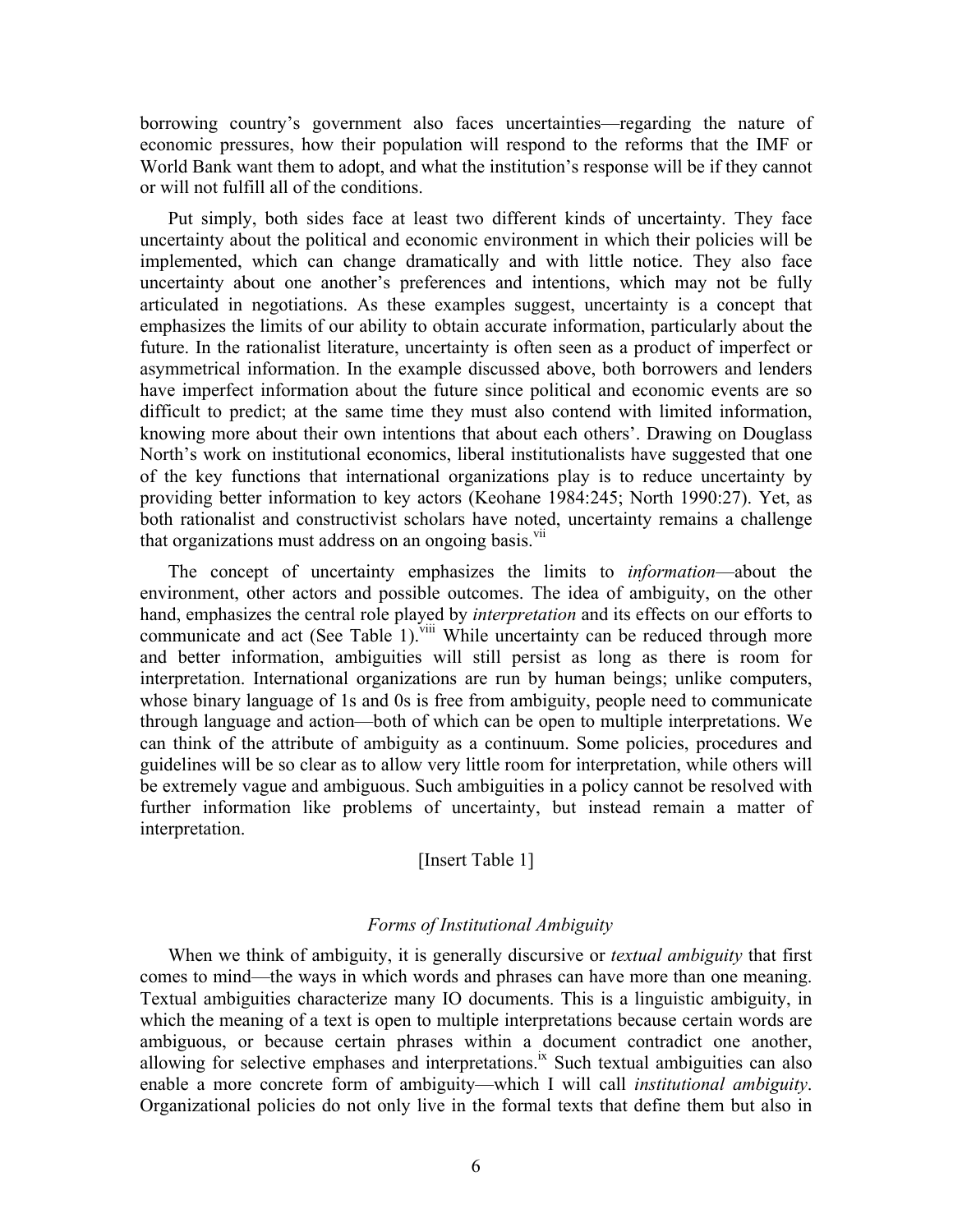the ongoing ways in which they are applied on a daily basis—in the form of rules, practices, procedures and guidelines. While we might think that because these organizational practices are technical they are not open to interpretation, in fact, practices vary enormously in the degree of their ambiguity.

What forms do institutional ambiguities take? In answering this question, it is useful to divide them further into three different sub-forms—ambiguities in the authority to interpret a policy, in the forms of measurement and evaluation, and in the scope of a policy (Table 2). What kind of authority does an institutional actor have in interpreting a policy when applying it to a specific case? A policy that provides for significant *discretion* in its application will be more ambiguous than one that relies heavily on *rules*. How open to interpretation are the forms of measurement and monitoring? A policy that depends on *subjective* forms of measurement and evaluation will be more ambiguous that one that relies on quantitative or *objective* forms. How clearly defined are the boundaries of a policy's application? A policy that defines its *scope* more broadly and whose boundaries are blurry will be more ambiguous than one that is narrowly and crisply defined.

#### [Insert Table 2]

As organizations develop specific policies and procedures, they can integrate a range of more or less ambiguous policy practices. In assessing compliance, for example, they might choose rigid pass-fail criteria, or use more flexible benchmarks, allowing more latitude in interpretation. They may adopt highly detailed procedures or more general guidelines that allow staff members to adapt them to specific contexts on a case-by-case basis. They may seek to define operational terms precisely, or to leave them vague, allowing key actors to interpret them.

In the case of IMF conditionality policy, EDs and staff debated and developed a range of practices that involved different degrees of ambiguity (see Table 3). Performance clauses, which were introduced in the 1950s and quickly became the mainstay of IMF programs, were designed as a particularly unambiguous practice: if a borrowing government met these quantitative criteria, they acted as triggers allowing for the next phase of financing. Prior actions and preconditions, introduced in the 1970s, were also relatively unambiguous, as they set out criteria with which states had to comply before receiving financing. Yet even with these straightforward practices, some ambiguity remained: the staff often had discretion in determining how many performance criteria or prior actions to impose in each case, and the Board could grant waivers when country failed to meet the agreed criteria. At the same time, the staff and Board developed a range of more explicitly ambiguous practices over the years. They included consultation and review clauses, which linked the disbursement of funds to the outcome of a more subjective review process, letters of intent that spelled out criteria that were not formally part of the agreement (making in unclear whether they were essential), and structural benchmarks, which were more qualitative and discretionary than quantitative triggers.

[Insert Table 3]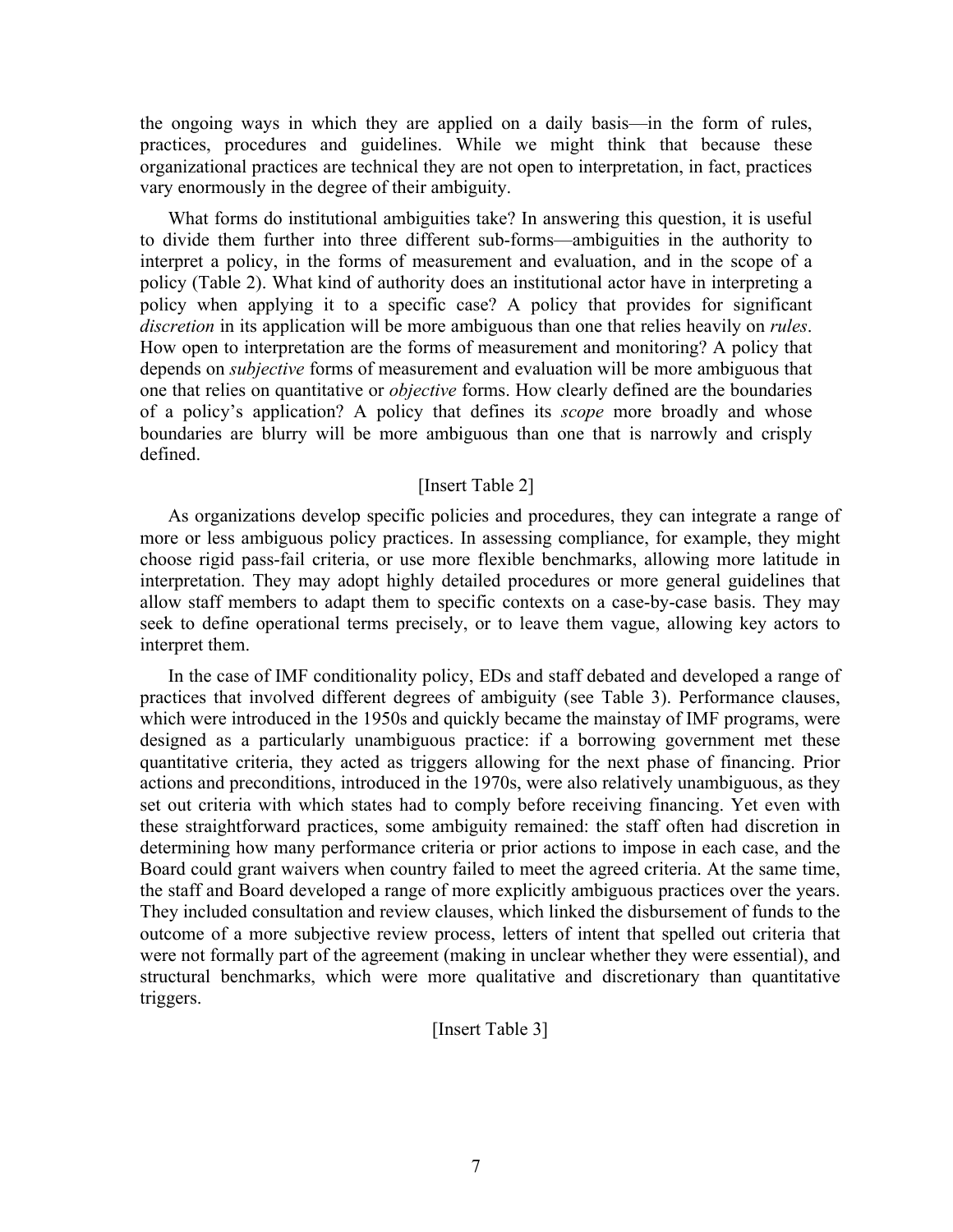#### *Why IOs Adopt Ambiguous Policies*

As Max Weber so famously pointed out, bureaucracies' power relies on a kind of authority that is based on rules and regulations. The fact that bureaucracies would adopt ambiguous policies—and do so consciously and willingly—is therefore a puzzle. To solve it, we need to look at why institutional actors would choose particular forms of ambiguity, as well as how broader structural forces can encourage or discourage institutional ambiguity.

#### **Preferences for Ambiguity**

Institutional ambiguities can be the subject of considerable conflict. By adopting more open-ended policies and procedures, key actors can create opportunities to adapt and reinterpret the policies in ways that reflect their own evolving interests, but which can also undermine those of others. Moreover, different forms of ambiguity can work to the advantage or disadvantage of specific actors. We would therefore expect actors to adopt those forms of ambiguity that they believe (rightly or wrongly) they will have the power to interpret in the future. For example, this will often mean that those state actors most affected by IO policies—because they are poor or in some other way needing assistance—will prefer different forms of ambiguity from those who are not.

In the case of IMF conditionality policy, EDs from developing countries, who were almost always borrowers, and those from industrialized countries, who were usually creditors, generally support different forms of ambiguity. Developing country Directors tended to support more ambiguous forms of measurement and evaluation that they hoped would enable them to adapt to uncertain local conditions, while opposing increases in scope and staff discretion. Although industrialized country directors were less consistent, they tended (particularly in the 1968 and 1978 debates) to hold the opposite preferences, supporting increases in scope and discretion and opposing more ambiguous forms of measurement and evaluation. Institutional actors thus recognized that policy ambiguity could be an important resource—but that its usefulness depended on whether they would be in a position to strategically interpret that ambiguity in the future.<sup> $x$ </sup>

#### [Insert Table 4]

The interplay of strategic interests cannot however fully account for preferences for ambiguity. Since IO staff members are most often the ones in the position to interpret ambiguities in their day-to-day application, we might expect that they would always support greater institutional ambiguity in order to increase their autonomy. Yet, Weber's insight into the rationalist character of bureaucratic culture still carries weight today, and cultural factors do influence staff perspectives on ambiguity. In the case of the IMF, staff (as well as Directors) are almost all economists as well as bureaucrats—two professional cultures that value objectivity, neutrality and rules. Policy ambiguity may often be necessary to address the realities of a complex environment, but a reliance on qualitative assessments, judgment and murky definitions of policy scope can also come into conflict with an economistic or legalistic professional culture (Escobar 1995; Ferguson 1990; Momani 2005). In practice, as I will discuss below, although IMF staff supported certain forms of ambiguity, they also opposed others. In particular, they tended to be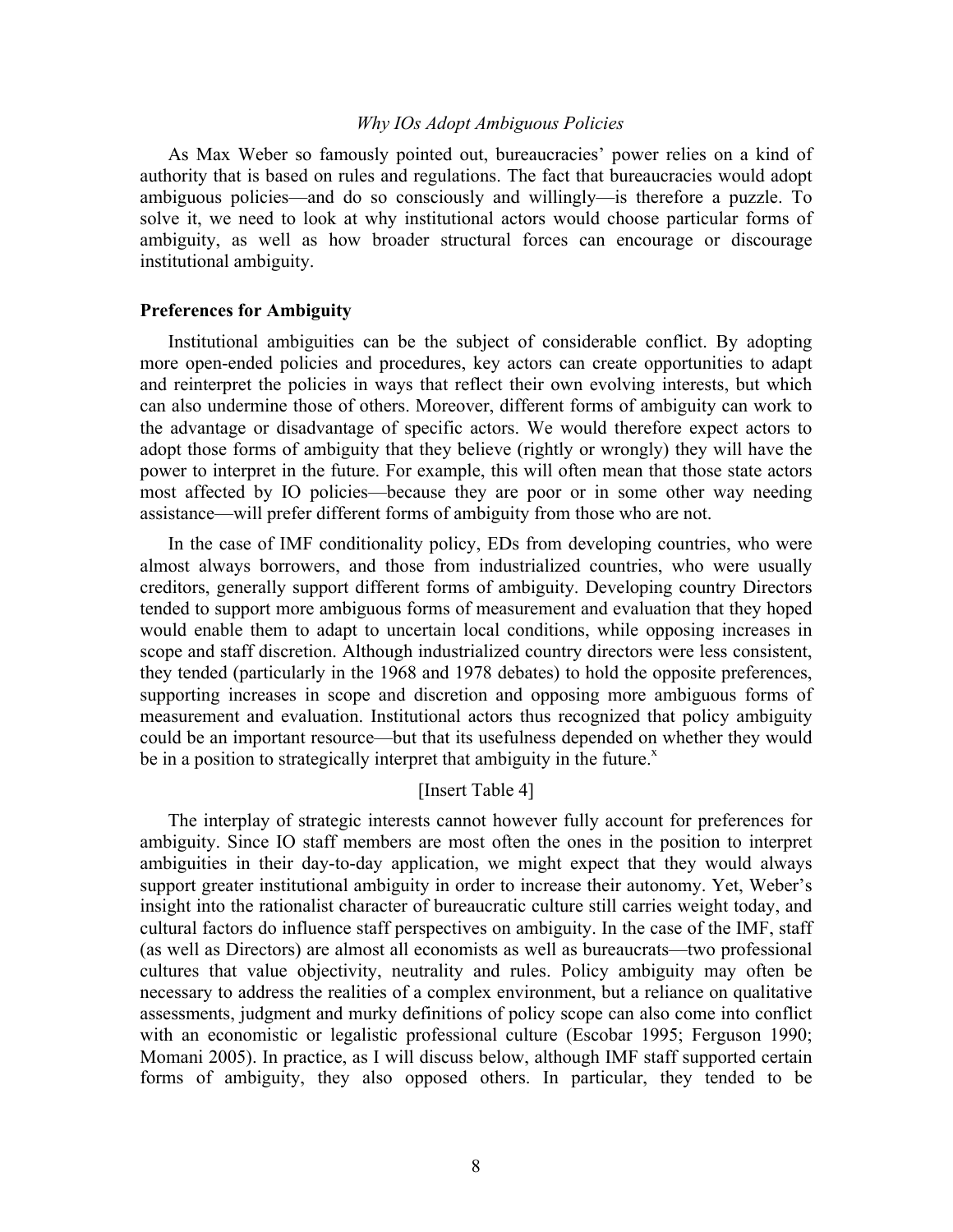uncomfortable with those forms of ambiguity that seemed in conflict with their expert culture.

The final factor that can influence actors' support for ambiguity is their perception of institutional legitimacy. As Barnett and Finnemore have demonstrated, international organizations rely on their claims to neutrality and expertise as a basis for their legitimacy (Barnett and Finnemore 2004:33-34). Something that undermines an organization's claim to apolitical expertise can thus pose a challenge to its legitimacy.<sup>xi</sup> The effect of legitimacy concerns on ambiguity preferences is complex—leading to resistance to certain forms of ambiguity when they are seen to erode institutional expertise, or support for ambiguity if it is seen as a way of accommodating differences. In the case of the IMF's conditionality policy, both staff and Directors raised concerns about increased discretion when they felt that it might create a perception of uneven treatment. Staff also tended to oppose a more ambiguous scope in cases where they believed it might precipitate a move into more political—and thus controversial—territory. On the other hand, the IMF has also been driven by concerns about its declining legitimacy in its most recent decision to rely on more ambiguous reviews, hoping that the additional flexibility will increase borrowers' comfort in dealing with the organization. In each of these cases, actors' support for ambiguity was influenced by their perception of its effects on institutional legitimacy. Actors' preferences for ambiguity are thus shaped by both strategic concerns and broader cultural and social factors.

#### **Structural Factors**

Although such preferences for or against institutional ambiguity play an important role in shaping IO policies, the ultimate outcome also depends on several broader, more structural factors. Whether or not a given policy area is subject to institutional ambiguity depends on the relative influence of different actors within the organization on that issue, the extent to which the organization itself is insulated from external pressures, and the extent to which that issue is subject to the challenges of uncertainty, complexity and diversity.

The first of these factors is relatively self-evident: how actors' preferences for ambiguity translate into policy will depend on their influence on that issue—which will in turn depend on the decision-making structure within the organization and the relative power of key players. In the case of the IMF, decision-making on the Executive Board is based on a consensus-model—although industrialized country Directors and staff have far more ability to shape that consensus than developing country Directors. Not surprisingly, decisions on conditionality policy guidelines have tended to favor the preferences of staff and industrialized directors, with some concessions to developing country concerns.

To these internal balances of influence within an organization, we must add the force of external pressures. Some organizations are more insulated than others, and some individual issues can be the subject of more external pressure. Since its creation in 1944, the IMF's conditionality policy has become increasingly vulnerable to external pressure. In 1968, it was largely insulated from such pressures, with the debate taking place with a minimum of external influence; by 1978, the issue of conditionality had become more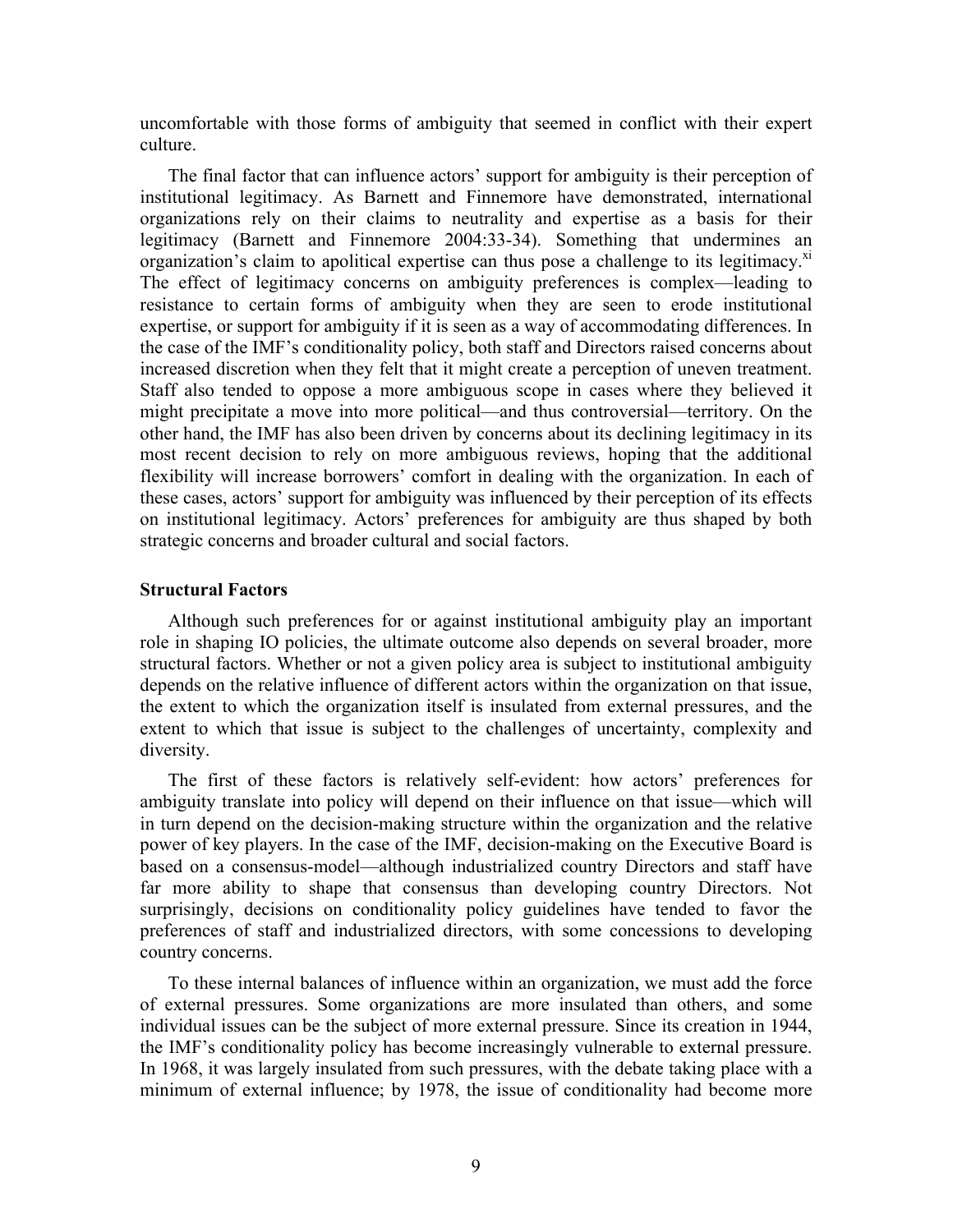politicized and was the subject of considerable debate by developing country leaders and organizations. By 2002, a whole host of NGOs, scholars and public intellectuals had joined the debate. In each case, the involvement of additional critical forces tended to alter the balance within the organization to provide more weight to the views of poorer country Directors and to increase staff concerns about legitimacy.

Finally, institutional ambiguities can be useful not only for individual actors but also for organizations as a whole, enabling them to respond to the challenges of uncertainty, complexity and diversity. Some issue areas are more prone to these problems than others. In the economic realm, the global environment has become more rather than less uncertain over the past half-century, fueled by the increasing volatility and complexity of capital flows (Best 2005; Helleiner 1994). As developing countries have become more integrated into the global economy, they have become more vulnerable to sudden changes in exchange rates and capital movements—all of which can derail an IMF adjustment loan or a World Bank program. Institutional ambiguities create options for dealing with such contingencies.

The second factor that contributes to the adoption of ambiguous policies is the growing complexity of the problems that IOs tackle—ranging from the IMF and World Bank's attempts to address the roots of underdevelopment and economic instability through governance conditionality to efforts by organizations such as NATO to respond to increasingly complex non-state security challenges. Some problems are simply too complex to be easily addressed through quantitative targets, rigid rules or narrowly defined policies. Finally, the sheer variety of unique cases and circumstances creates problems for an unambiguous approach. The more diverse IOs' membership, and the more varied the issues that they have to deal with, the more likely it is that they will find institutional ambiguity a useful resource.

#### *Implications: Enabling Institutional Overreach*

This organizational tendency towards ambiguity has a further important effect: it fosters institutional expansion. Barnett and Finnemore point out that IOs' capacity to make rules for the world can produce institutional expansion as more and more activities are defined as part of the organization's mandate (Barnett and Finnemore 2004:33-34). Yet, although the link between rationalization and expansion is suggestive, it is ultimately inconclusive: after all, a rule-based "stick to your knitting" approach could also produce more anxiety about expansion into new unfamiliar areas (Barnett and Coleman 2005).

On the other hand, it is easy to see how institutional ambiguities can lead to an expansion in scope. Textual ambiguities, such as the use of an open-ended term like "necessary" or "critical" create considerable room for an expansive interpretation, as a growing range of issues get included in that elastic term. Institutional ambiguities can also enable expansion: the very indeterminacy of review clauses and structural benchmarks makes them amenable to including ever more arcane conditions. In fact, it is not so much the rules themselves but the problems that they pose—their unsuitability for an uncertain and ever-changing environment—that has lead to policy expansion in many cases. As I will discuss below, the restrictions that the Board placed on the number of formal performance clauses in their 1968 and 1978 guidelines led to an increased reliance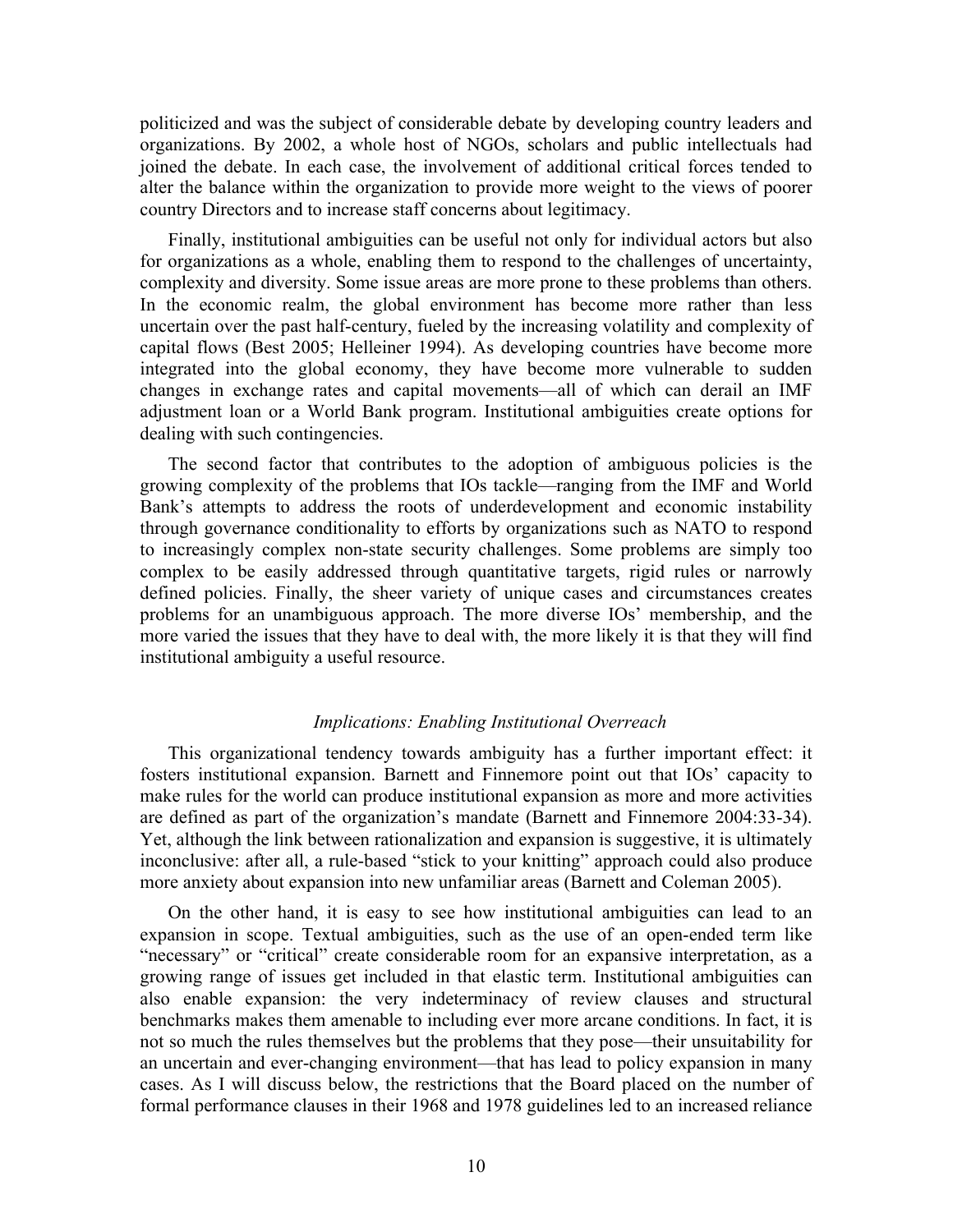on informal (and more ambiguous) conditionality practices—which enabled a significant expansion in conditionality.

#### **The Evolution of IMF Conditionality**

In spite of their different contexts, the three major IMF debates on conditionality policy in 1968, 1978-9 and 2001-2 all involved discussions of the problem posed by uncertainty and the challenges of ambiguity. Directors debated whether uncertainty was best managed by increasing or decreasing institutional ambiguities, with the principal dividing lines between drawn between developed and developing state Directors. Finally, in spite of efforts to clarify conditionality policy, in each case the ambiguities in the guidelines created the conditions for new forms of policy expansion.

#### *The British Exception and the Push to Formalize the Fuidelines*

Although the possibility of imposing conditions on borrowing governments was initially made possible by the Executive Board in 1947, conditionality policy was not formalized until 1968.<sup>xii</sup> What prompted this move to create clear guidelines was a debate over whether the Fund was treating all of its members fairly, following the Board's agreement to an exceptional standby arrangement with the United Kingdom in 1967. What was unusual about this agreement was not simply its size (\$1.4 billion), but the fact that the funds were provided without a single quantitative performance clause. This was in spite of the best efforts of the Fund's Managing Director and staff to wring some kind of quantitative guarantees from the British. As one internal memorandum from mission staff noted, "British officials had been very courteous but unyielding" (IMF 1967). The British government felt that to agree to quantitative commitments would not only be imprudent, given the considerable uncertainty created by the financial crisis, but would also be politically unpopular (British Archives 1967c). They also felt that theirs was a special case. As one British government official involved in the negotiations noted, "We tried to explain that it was wrong to apply to the U.K. with its sophisticated monetary system principles and practices which might be perfectly alright for the Argentine or a lesser-developed African country" (British Archives 1967a). In the end, the Fund mission accepted an agreement in which the British committed themselves to regular consultations with Fund staff but no quantitative commitments.

The Executive Board accepted the British stand-by arrangement in November of 1967. But that was far from the end of the matter. A number of EDs were concerned about what appeared to be preferential treatment for the UK. As the British Director, E.W. Maude, noted "it was perhaps unfortunate that the very next stand-by to come to the Board after our own, i.e. the Bolivian, embraced a plethora of protective clauses" (British Archives 1967b). Lead by Alexandre Kafka, the Brazilian ED, a number of Directors, primarily from developing countries, suggested that they too would prefer fewer performance clauses and more consultations. After some debate on the Board, there it was agreed that there should be a discussion of IMF stand-by policies. The ultimate, if unintended, result of the UK stand-by arrangement was thus a formal Board review of the conditionality policy in August and September of 1968.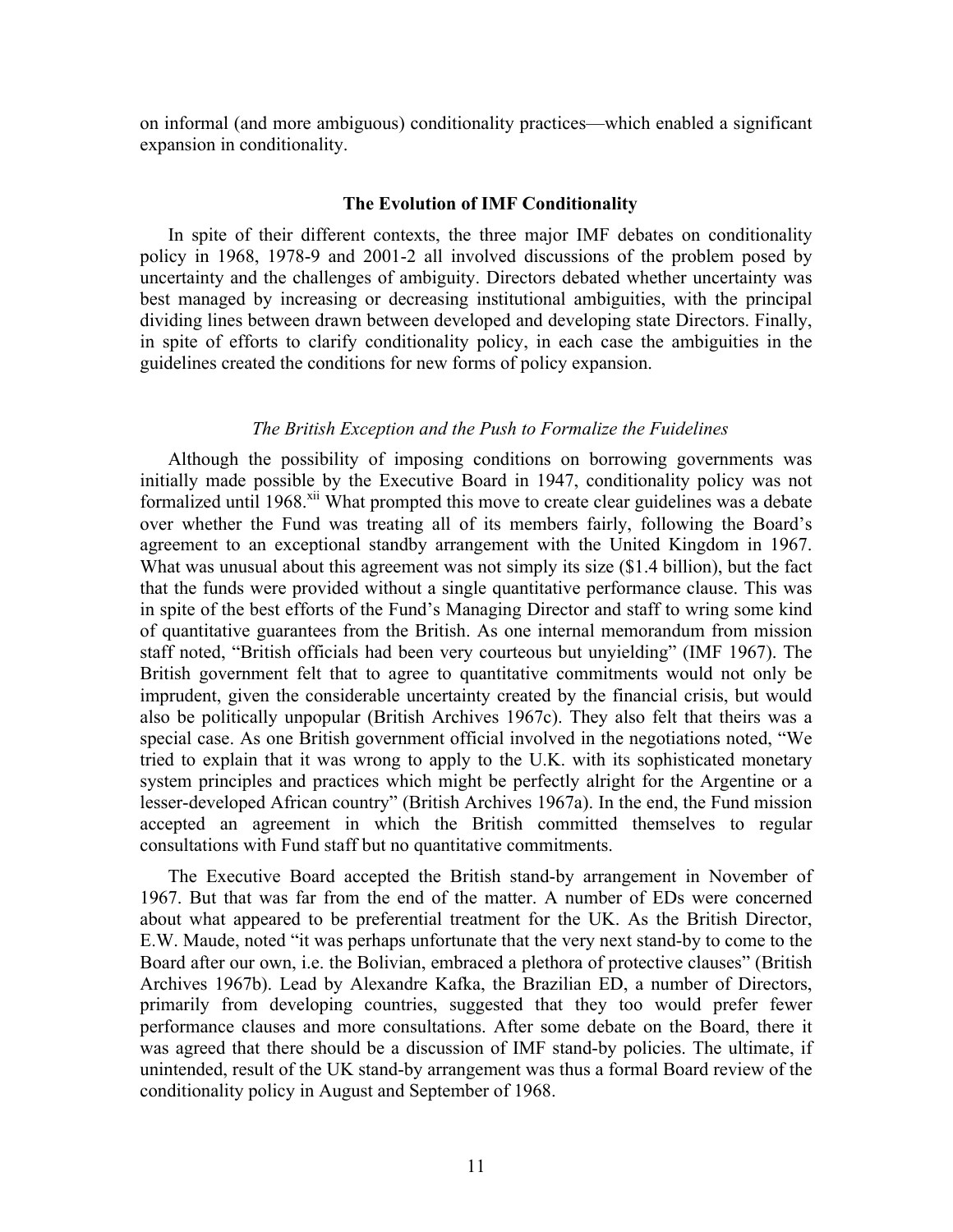#### **The Debate and the Guidelines**

As they sat down to discuss conditionality policy, EDs had before them a staff paper that set out one of the themes that would resonate throughout the ensuing debate: the problem of uncertainty. The staff noted that the very fact that the Fund could refuse requests for funding meant that member countries were faced with significant uncertainty about the funds available to them. Conditions were a crucial way of overcoming "this feeling of uncertainty" for borrowers, while "maintaining the necessary adequate safeguards" for the Fund (IMF 1968c:2). To minimize uncertainty, the staff argued that conditions should be as precise as possible and, in so far as it was possible, "stated in quantitative terms" (IMF 1968c:8). Yet they did recognize the dilemma at the heart of this strategy, noting that it had been suggested that the use of quantitative targets "assume[s] an excessive degree of precision in forecasting the interaction of complex variables"(IMF 1968c:24).

Three major lines of debate about institutional ambiguities emerged in the ensuing discussion: on the degree of *discretion* that the Fund should be allowed in applying the conditionality policy; on the degree of *objectivity* possible and desirable in measuring and monitoring compliance; and on whether the *scope* of Fund conditionality should be extended from monetary to fiscal policy.

Early on in the discussion, several developing country Directors argued for a rulesbased approach. The Guatemalan Director, Jorge Gonzalez del Valle, echoed several others in expressing his concern about the reliance on subjective criteria in some of the staff's proposals (IMF 1968d:18). Many other Directors, however, including the Canadian, French, and American EDs, argued for greater *discretion*. William Dale, the US Director, summed up these feelings when he argued that it "would be wise to avoid undue rigidity in setting any policy for stand-by arrangements, not only because unforeseen circumstances might arise, but also because it was desirable to leave room for innovation by the Fund staff in writing stand-by provisions" (IMF 1968g).

A second debate on institutional ambiguities emerged between those who argued for the importance of *quantitative and objective* performance clauses and those who argued for a greater reliance on more subjective consultation procedures of the kind that the British had obtained. The German ED, Gunther Schleimenger was representative of those who argued for a tough approach to measuring compliance through the use of quantitative criteria as alarm bells to indicate when policies were out of line (IMF 1968d). Yet most Directors were ambivalent about quantitative targets: for example, Herman Biron, the Belgian alternate ED, suggested "the qualitative approach was in principle better because it could take into account all the elements of the situation, but quantitative targets had the advantage of being simple and easy to understand and to apply" (IMF 1968d).

A third, somewhat less prominent, line of debate on institutional ambiguity focused on the question of the *scope* of conditions. The staff paper that the Fund focused primarily on monetary rather than on fiscal policy for political reasons: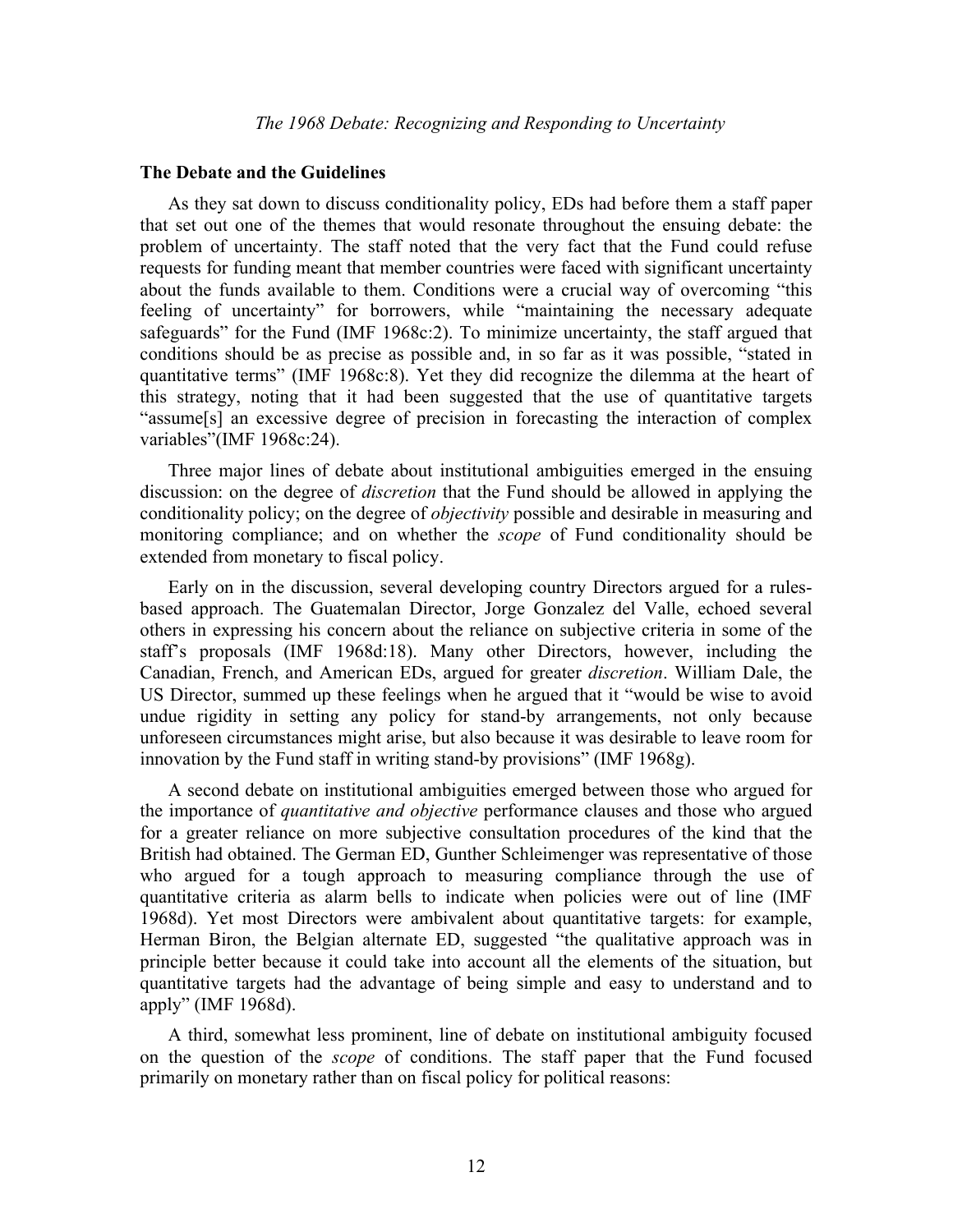Budgetary operations as well as the operations of public agencies reflect the social and economic priorities of the member. … If they are made performance criteria and included in performance clauses, the impression may be created that the Fund is making a judgment on the priorities of the member (IMF 1968c:23).

While several Directors including the Brazilian Kafka and Leon Rajaobelina, an African alternate ED, supported limiting the scope of Fund conditionality to monetary policy on similar grounds, others including Directors from Germany, Canada and the Netherlands challenged the staff's position, arguing that fiscal policy was essential to a state's external balance (IMF 1968d:20, 27; IMF 1968e:7, 10-14; IMF 1968f:11, 13, 15-16).

It is worth highlighting four key insights that can be drawn from these discussions. First, it is clear that Board members were aware of the issue of ambiguity in their deliberations. They spent significant time discussing the meaning of the concepts that they wished to enshrine in the rules—debating the meaning of uniformity, equity and flexibility. Many of the Directors even shied away from making a formal decision on conditionality guidelines, on the grounds that it would reduce policy flexibility. The Italian ED Francesco Crispi summed up this sentiment when he suggested that he "favored an informal decision at the conclusion of the present series of discussions, as this would make for greater flexibility and afford greater scope for both improving present practices and adapting the Fund's policy to new circumstances in the future" (IMF 1968h:5).

Second, this debate demonstrates Directors' and staff members' awareness of the challenges facing any conditionality policy: the problem of uncertainty and the likelihood of "unforeseen circumstances" complicating any rigid application of policy rules; the need for policies to take "all the elements of the situation" into account; and the importance of responding to a diversity of cases. In each case, they recognized the usefulness of institutional ambiguity as a strategy for addressing these challenges.

Third, the debates reveal the strategic interactions among actors, as they debated different forms of ambiguity. Although they were not clear-cut, the principal divisions among Executive Board members were between industrialized and developing nations, as Table 4.1 indicates. Directors representing developing countries tended to argue for greater clarity and uniformity in the Fund's treatment of member countries, while those from industrialized countries argued for more staff discretion. On the other hand, many developing country directors argued for less reliance on quantitative conditions, preferring the more ambiguous, qualitatively-based consultations that the British had obtained in their stand-by arrangement. On the question of the scope of the Fund's conditions in general and the appropriateness of fiscal conditions in particular, Directors from developing countries tended to argue for a narrower approach while several Directors from industrialized countries argued for an expansion into fiscal policy. Fund staff took their own positions on these issues, siding with the industrialized state Directors in favor of objective criteria, but supporting developing state Directors' arguments against a vaguer, more political definition for conditionality policy.

A fourth interesting insight that can be drawn from this debate is the role played by concerns about expertise and legitimacy in shaping staff views on ambiguity. The staff's opposition to the expansion of conditionality into fiscal policy was based on their concern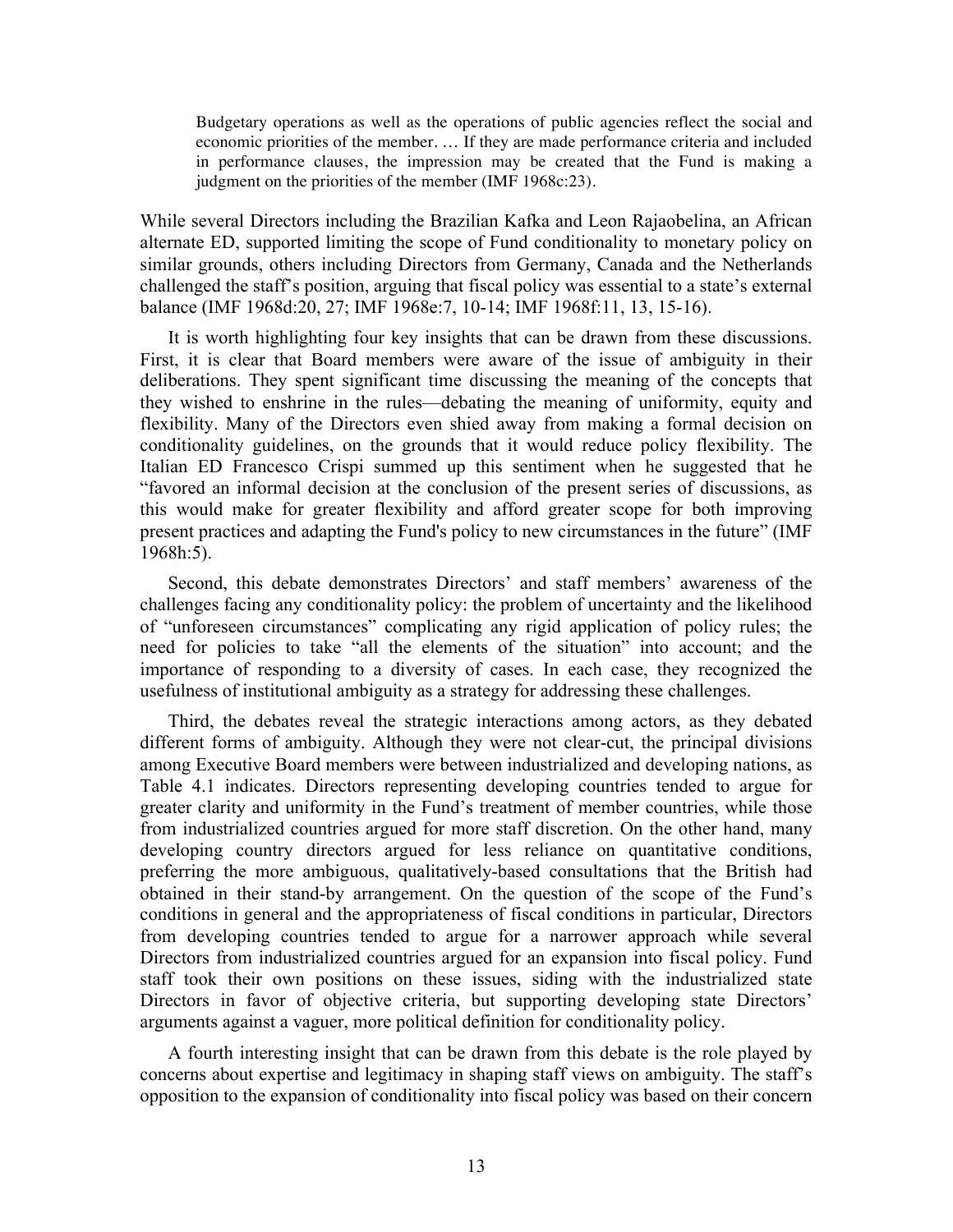that such a move would undermine the perception of neutrality that was key to their legitimacy. The way that this discomfort with an expansion in scope was addressed is also revealing: the staff were asked to prepare a second document on the subject of monetary and fiscal policy, in which they buttressed their initial political argument against fiscal conditionality with a technical argument regarding the difficulty of obtaining reliable fiscal data (IMF 1968b). The discussion thus shifted from a debate on the political desirability of placing conditions on fiscal policies to a technical consideration of the practicalities of doing do. This was the first step towards reconciling the expansion in scope with the IMF staff's expert culture.

The guidelines finally agreed upon reduced certain institutional ambiguities and increased others (IMF 1968a). Industrialized EDs successfully limited the use of more ambiguous evaluation measures, formalizing the use of quantitative performance clauses in all but exceptional cases. Developing country directors succeeded in limiting the scope of conditions to those criteria deemed "necessary" to achieve the program's objectives. At the same time, the guidelines did allow considerable discretion, noting that "No general rule as to the number and content of performance criteria can be adopted in view of the diversity of problems and institutional arrangement of members." Moreover, the informal character of the ultimate Board decision left room for adaptation and evolution in conditionality guidelines—room that was rapidly taken up over the next decade.

#### **The Application of the 1968 Guidelines**

Between 1968 and the next review of guidelines in 1978-79, IMF conditionality policy became increasingly ambiguous, as both the scope of conditions and staff discretion increased. In the years following this debate, Fund staff and EDs needed the institutional ambiguities that they had created in order to respond to the rapidly changing economic and political context within which they operated. Between 1968 and 1978, when the next round of revisions to the guidelines were initiated, the world witnessed the collapse of the fixed exchange rate system, a major oil crisis, and the rise of stagflation.

The Fund's conditionality policy evolved to respond to these new generators of uncertainty. The Executive Board created several new lending facilities (De Vries 1985:481). After the 1968 decision, the number of performance criteria also became standardized (IMF 1986:5). Yet the Fund began to expand the scope of its conditionality, including conditions on exchange rate policy, levels of external debt and trade liberalization (De Vries 1985:487-8; Dell 1981:20-1).

How did the IMF reconcile this expansion in scope with the Board's earlier decision to limit performance criteria? By not including these more controversial conditions in the performance criteria, but instead using informal policy mechanisms—such as the Letter of Intent (IMF 1978a:7-8). Fiscal conditions were also increasingly incorporated as preconditions, a form of conditionality that had not been discussed in 1968 (De Vries 1985:488); as the name indicates, states were obliged to comply with preconditions before an agreement was reached on a right to access Fund resources. Paradoxically, as the conditions themselves became increasingly specific and quantitative, the boundaries of conditionality became less defined (De Vries 1985:488). While those aspects of the guidelines that were more strictly defined did limit the expansion of formal performance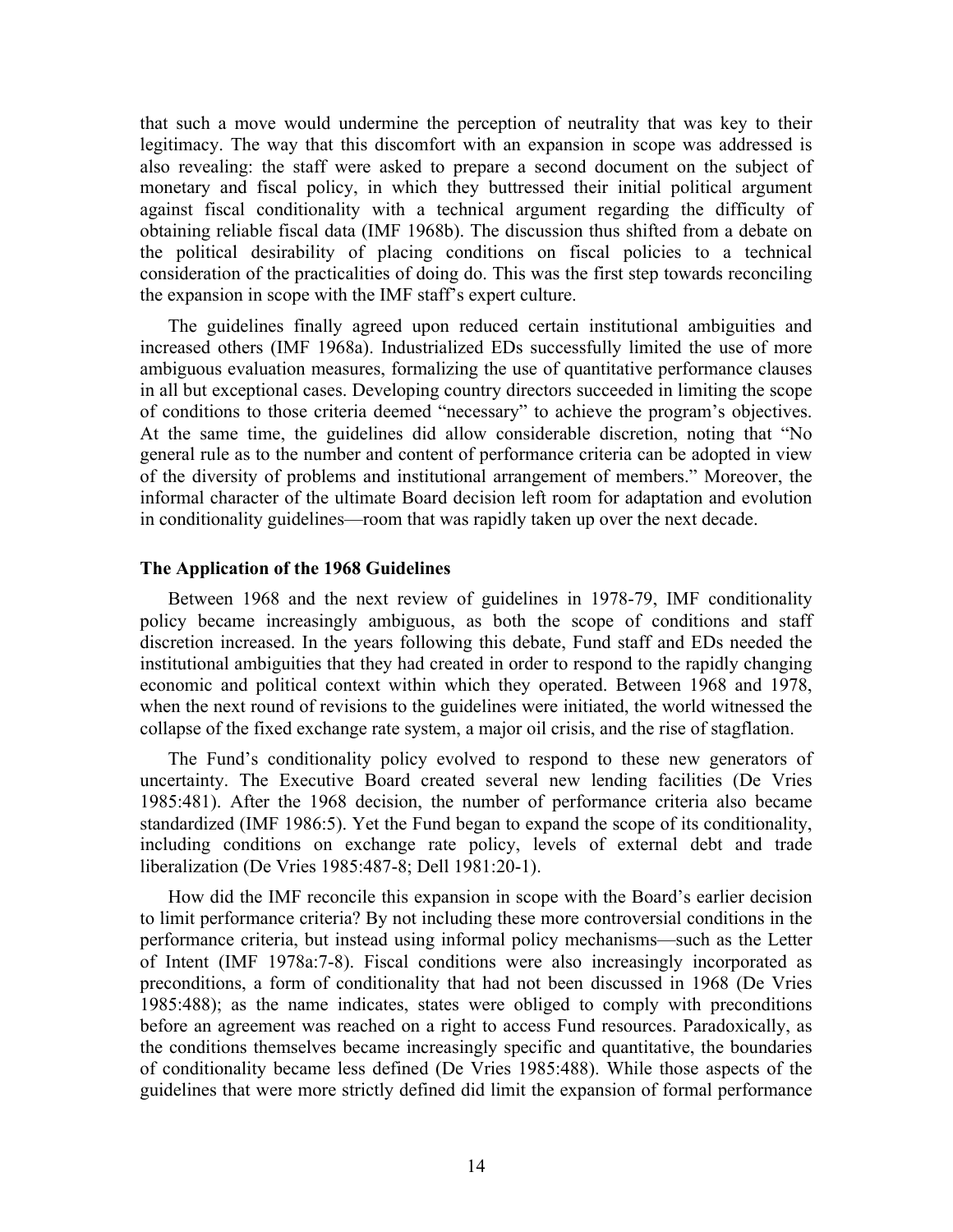criteria, the open-ended character of the guidelines allowed the proliferation of new more ambiguous forms of conditionality over time.

As the conditions attached to the Fund's regular facilities multiplied, developing countries reacted, arguing that Fund conditions were too strict, too severe, overly monetarist and unresponsive to different political circumstances (De Vries 1985:489-94). This time, the debate was wider than before and the external pressures on the Fund more intense. The leaders of many developing countries were vocal in their criticisms of Fund conditionality. In 1978, the Group of Twenty-Four, representing developing member countries in the Fund urged the institution "to limit the performance criteria only to relevant macro-economic variables, paying due regard to the growth considerations of member countries, and their prevailing economic and social situations" (G-24 1978). In response to these various criticisms, the Executive Board finally agreed to review the conditionality guidelines, a task that they undertook between June of 1978 and March of 1979.

#### *The 1978-79 Debate: Polarization and Politicization*

#### **The Debate and the Revised Guidelines**

This debate was far more polarized than the first one. The paper that the staff prepared as a background for the Executive Board discussion openly acknowledged critics' claims that conditions were deflationary, too standardized and insensitive to the political and social context of borrowing states (IMF 1978a:8-11). Although in practice, the staff had been relying increasingly on specific and quantitative targets in their application of conditionality, the paper also placed considerable emphasis on the importance of qualitative techniques, judgment and flexibility. To those who charged the Fund with being too unpredictable in its decisions, they noted: "it is essential that judgment continues to play an important part in determining whether the set of measures proposed by a government conforms with the Fund's policies on the use of its resources" (IMF 1978a:13). Although they generally refuted their critics' claims, the staff did respond by proposing a new policy practice—review clauses (IMF 1978a:17-18); periodic reviews were intended to allow both staff and borrowing countries to adapt conditions to changing circumstances, thus incorporating further flexibility into programs.

This time around, the debates on the Board were more contentious. On one side were the critics, mostly from developing countries, who argued that the harshness of the conditions and their insensitivity to the political context had produced significant "social unrest and the loss of life" (IMF 1978b: 43). Ranged on the other side of the debate were several keen defenders of the Fund's current practices in general, and of the strictness of its conditionality in particular, including the Directors from Germany, the Netherlands, Austria, Canada, Japan and the United States. They emphasized the importance of maintaining tough conditions, and blamed borrowers for coming too late to the Fund (IMF 1978b: 43).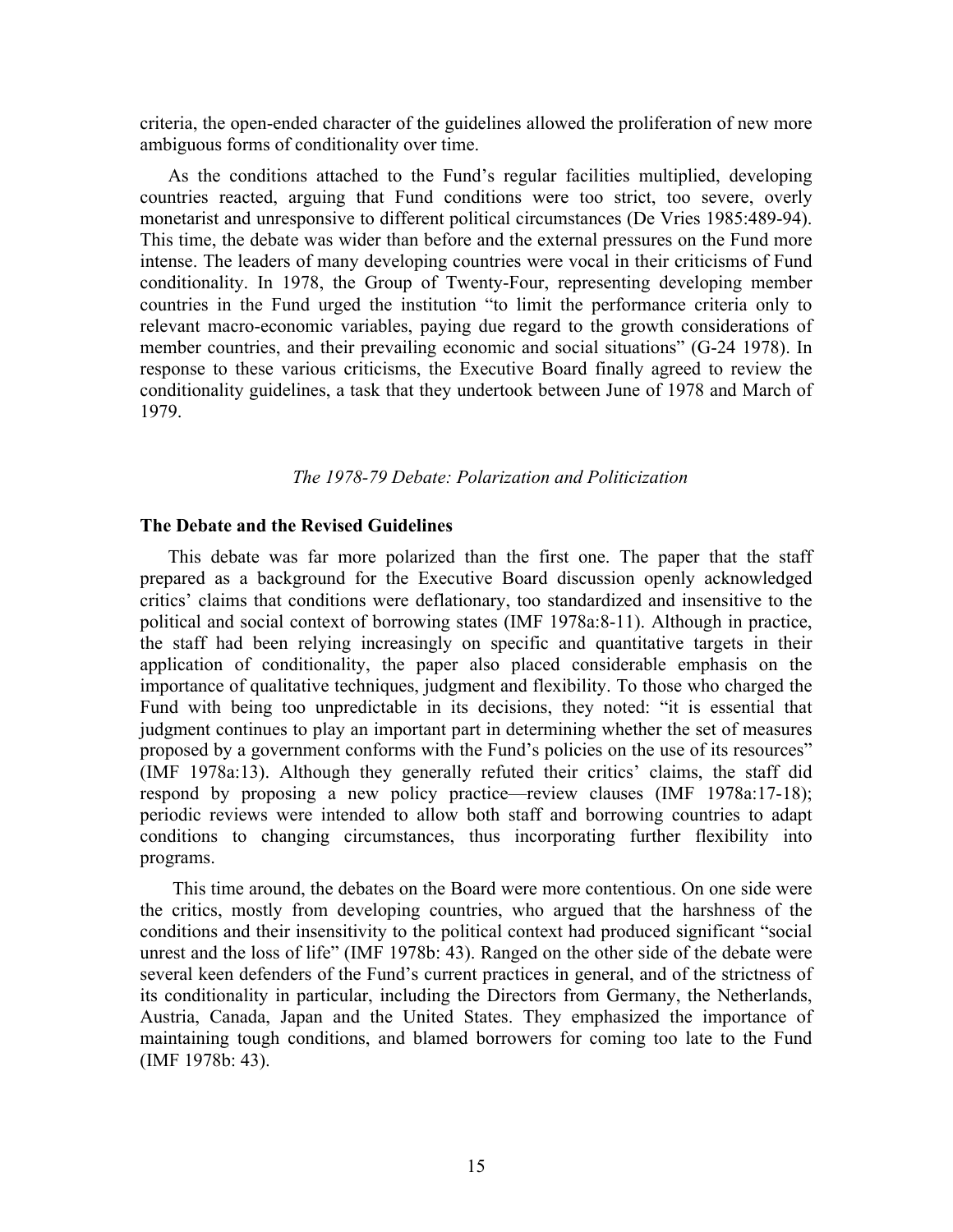On the question of scope, Directors from developing countries were by far the most vocal in challenging the proliferation of conditions. Directors from India and Syria specifically criticized the growth of preconditions as unjustified, the Syrian Director arguing "since these prior conditions are applied only to some countries and not to others, insistence on their prior implementation violates the principle of uniformity of treatment" (IMF 1978c:6). On the other side, the Dutch Director argued, "The wrong way [to reform IMF policy] would be to reduce in general the degree of conditionality" (IMF 1978b:30).

As in 1968, those from developing countries sought to contain the expansion of Fund conditionality while those from industrialized states generally supported its increasing *scope* (see Table 4.2). Developing members also expressed more faith in qualitative and *subjective* policy practices than those representing industrialized states, who generally feared that review clauses would provide an excuse for leniency (IMF 1978c:12, 25). At the same time, developing country Directors also expressed concerns about staff *discretion*, particularly with respect to preconditions (IMF 1978b:9, 13, 31; IMF 1978c:5, 22).

In the final guidelines, industrialized country Directors succeeded in limiting ambiguity in measurement and evaluation by ensuring that quantitative performance clauses were retained, and preconditions formalized (IMF 1979). At the same time, developing country Directors gained some ground—helped both by external pressure and by staff support on certain issues. The guidelines included clauses stating that conditions should be adjusted where necessary to respect domestic social, political and economic objectives and incorporating review clauses for multi-year arrangements. The ninth guideline also continued to limit the scope of performance criteria to issues deemed "necessary"—a constraint on discretion, although one that itself remained rather ambiguous. Both the efforts to constrain ambiguity and those to increase it were to have important repercussions in the years to come.

#### **The 1979 Guidelines are Applied**

The next two decades witnessed an increase in the guidelines' scope, in the subjectivity of the conditions and in the extent of staff and Board discretion, in the context of significant transformations in the global economy. Just a few years after the guidelines were passed, the 1980s debt crisis began, as interest rates skyrocketed and developing states found themselves unable to service their debts. As the IMF found itself lending increasingly to very poor countries with longstanding economic difficulties, the Board created concessional facilities and introduced structural conditions designed to tackle the more profound economic difficulties that these countries faced. Structural conditions encouraged the privatization of state-owned enterprises, the creation of independent central banks and the reform of financial sector regulations (Boughton 2001:Part III; IMF 2007; IMF 2001b). The IMF thus found itself lending to a wider range of countries, for much longer periods of time, and with more complex objectives than in the past.

These decades witnessed a significant expansion in the ambiguity of IMF conditionality policy: the scope of conditions was broadened; conditions became increasingly qualitative and subjective; and staff and Board members gained greater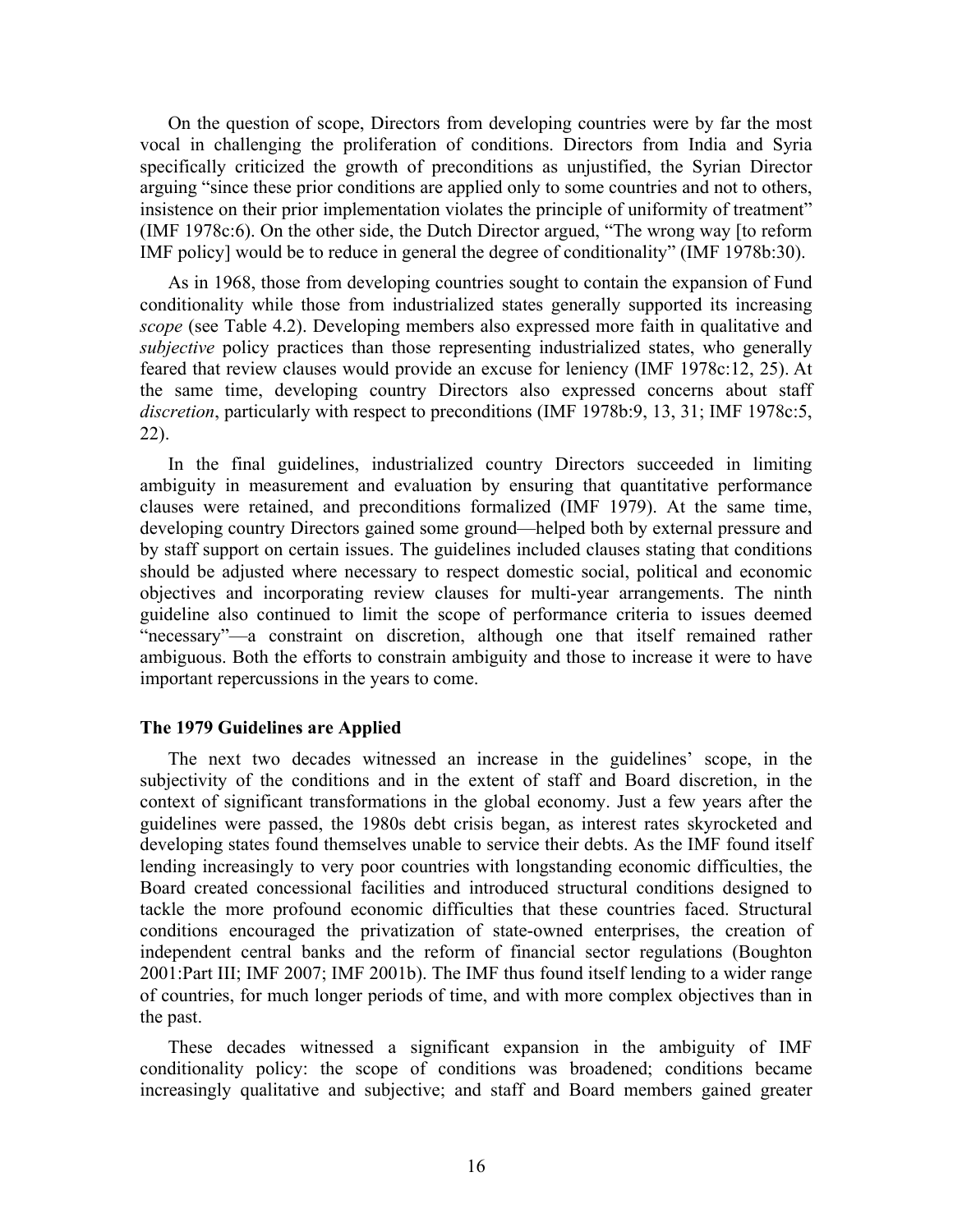discretion in applying them. Although this transformation in conditions seemed to contradict the 1978 guidelines, the ways in which the conditions evolved were to some extent enabled by that earlier agreement: on the one hand, the guidelines' ambiguity about the number of performance criteria appropriate enabled their proliferation; on the other, the effort to limit discretion in the ninth guideline (which restricted performance criteria to macroeconomic variables except in exceptional cases) led Fund staff to rely increasingly on reviews and prior actions to develop more ambiguous "understandings" with borrowing government on other areas of economic policy (IMF 1986:15).

While the increasing reliance on reviews increased the Fund's flexibility in responding to changing circumstances, they also had the effect of increasing uncertainty for borrowing countries. Although developing country directors had supported the introduction of review clauses in the hopes that they would have the power to interpret them in a way that would grant them flexibility, the ultimately result of the policy was actually to shift the power to interpret ambiguity further to the Fund, creating more rather than less uncertainty for borrowers.

As the staff noted, these reviews were used most where there was significant "uncertainty surrounding pro[s]pective developments in the members' economies" and in cases where "certain policy instruments (particularly micro-economic variables or structure measures) . . . could not be readily quantified" (IMF 1986:16). Because structural conditions were complex and therefore notoriously difficult to reduce to quantitative targets, the staff began to depend on other subjective practices, including newly invented structural benchmarks: missing one or more benchmarks did not necessarily lead to the suspension of the right to financing, as would happen for missed performance criteria. It was therefore not only through the application of the existing rules that the Fund was able to exercise its authority but also, crucially, through its exploitation of the gaps in those rules. In the face of the challenges of uncertainty and the resistance of complex problems to quantification, the Fund staff began to rely more on ambiguous policy practices.

The expansion of structural conditions reached its peak in the late 1990s with the Asian financial crisis, an event that forced the Fund to seriously re-evaluate its role and policies. Not only had Fund staff failed to predict the crisis, but their narrowly neoliberal policy advice was blamed as a factor in precipitating it, while the financing packages they imposed in response to the crisis were excessively strict, interventionist and even counter-productive (Grabel 1999; Sachs 1997; Singh 1999; Wade and Veneroso 1998). The Fund received terrible press during the crisis and found itself the target of a huge international outcry, fueled by newly-influential NGOs, emerging market country leaders, and popular economists. In 2000, in the midst of this institutional crisis, Horst Köhler took over as Managing Director and soon identified conditionality as an area in need of reform. He introduced interim guidelines in September of that year. Shortly afterwards, the Executive Board began a lengthy review of the Fund's conditionality policy, which ultimately resulted in revised guidelines in September of 2002 (Köhler 2000).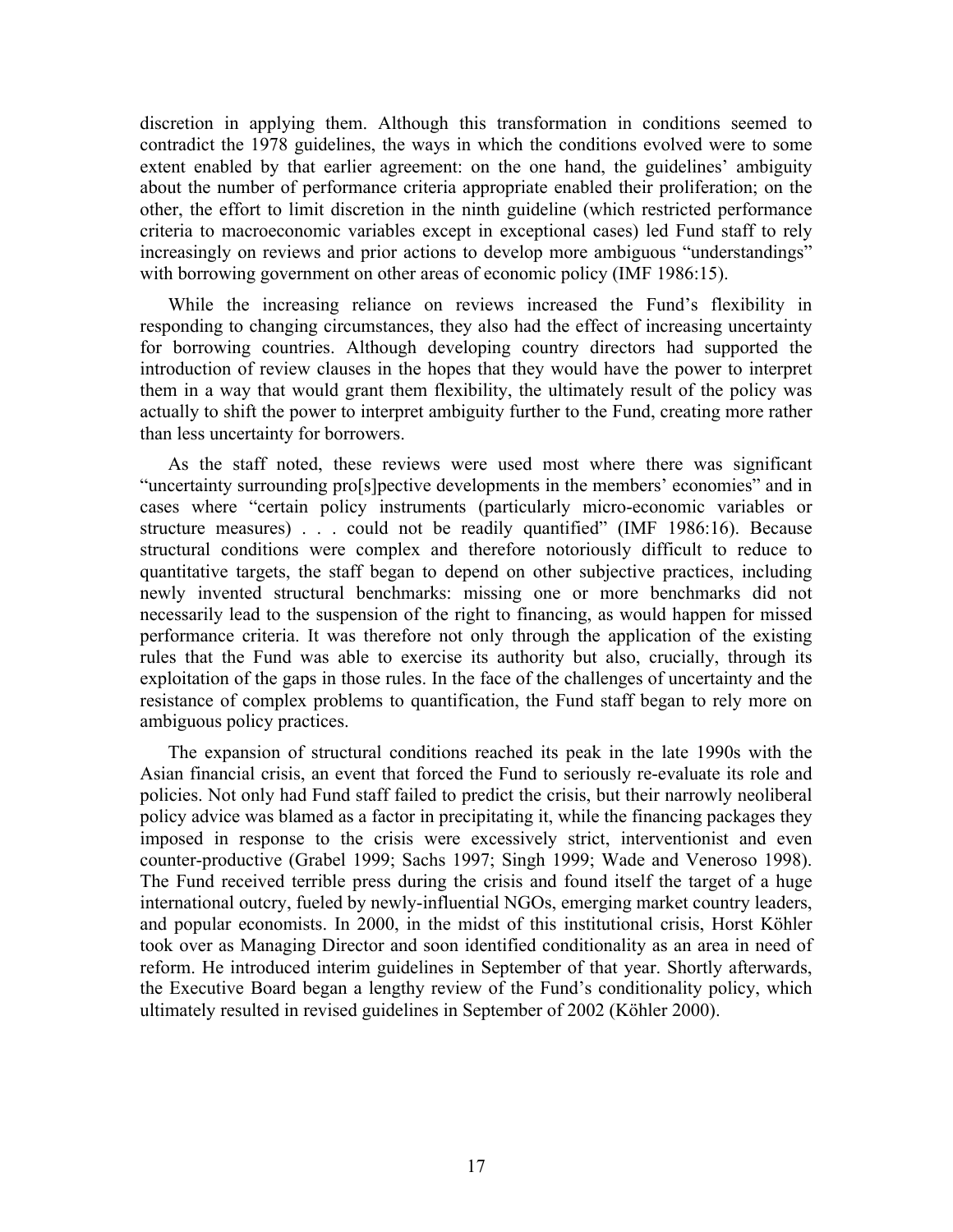#### **The Debate and the New Guidelines**

What is particularly notable about the documents that staff prepared for the Board this time is the extent to which they recognized the ambiguity of the Fund's conditionality policy. They noted that although performance criteria are highly specific, the Board has the discretion to grant a waiver (IMF 2001b:12-13). Program reviews had become increasingly wide-ranging—not only assessing past performance but also making adjustments to the expectations for future progress. Increased uncertainty imposed important limits on the use of objective quantitative conditions, and fostered greater reliance on more ambiguous practices (IMF 2001b:14).

Staff also pointed out that the use of prior actions had extended well beyond their original objectives, and that the status of the additional policies outlined in the Letters of Intent and other memoranda was unclear "creating ambiguity about the boundaries of conditionality" (IMF 2001b:17). Although the staff provided some justification for this expansion and blurring, they noted that these developments have "prompted legitimate concerns: in particular, that the Fund is overstepping its mandate and core area of expertise, using its financial leverage to promote an extensive policy agenda and shortcircuiting national decision-making processes" (IMF 2001a:9). Throughout successive staff reports on conditionality, there was a heightened awareness of the political costs and consequences of excessive IMF conditionality and of the importance of country ownership—or domestic political will—for successful program implementation (IMF 2001a; IMF 2001b:17-20; IMF 2001d).

The ensuing debate on the Executive Board was animated. The Board was not cleanly divided between developing and industrialized states, although those who articulated the strongest arguments for reform represented low-income constituencies while those who most strongly supported the existing policy represented industrialized states. This time around, the debate on the scope of conditionality was particularly prominent. Many Directors, including those from Brazil, Finland, Egypt, Anglophone Africa, Indonesia, India, China, Saudi Arabia and Germany argued for the importance of narrowing the scope of IMF conditionality; the representatives from Egypt, Shakour Shaalan and Samia Farid noted that "There is a widespread conviction, with which we are by and large in agreement, that Fund conditionality has generally become too broad, too detailed, and too intrusive" (IMF 2001c).

There were, however several Directors who expressed reserves about the restrictions on scope proposed in the staff paper and who argued for the importance of retaining structural conditions (IMF 2001c:31, 46, 52, 59, 68-9, 117-18). The US ED , Karen Lissakers and her alternate, Meg Lundsager suggested:

We agree that there will be cases where a smaller number of conditions is desirable.... However, the approach proposed in the overview paper is too narrow. While we would agree that including conditions that are 'merely relevant' could be too inclusive, focusing exclusively on those policies that are critical to the main macroeconomic objectives is a tight jacket indeed (IMF 2001c:101).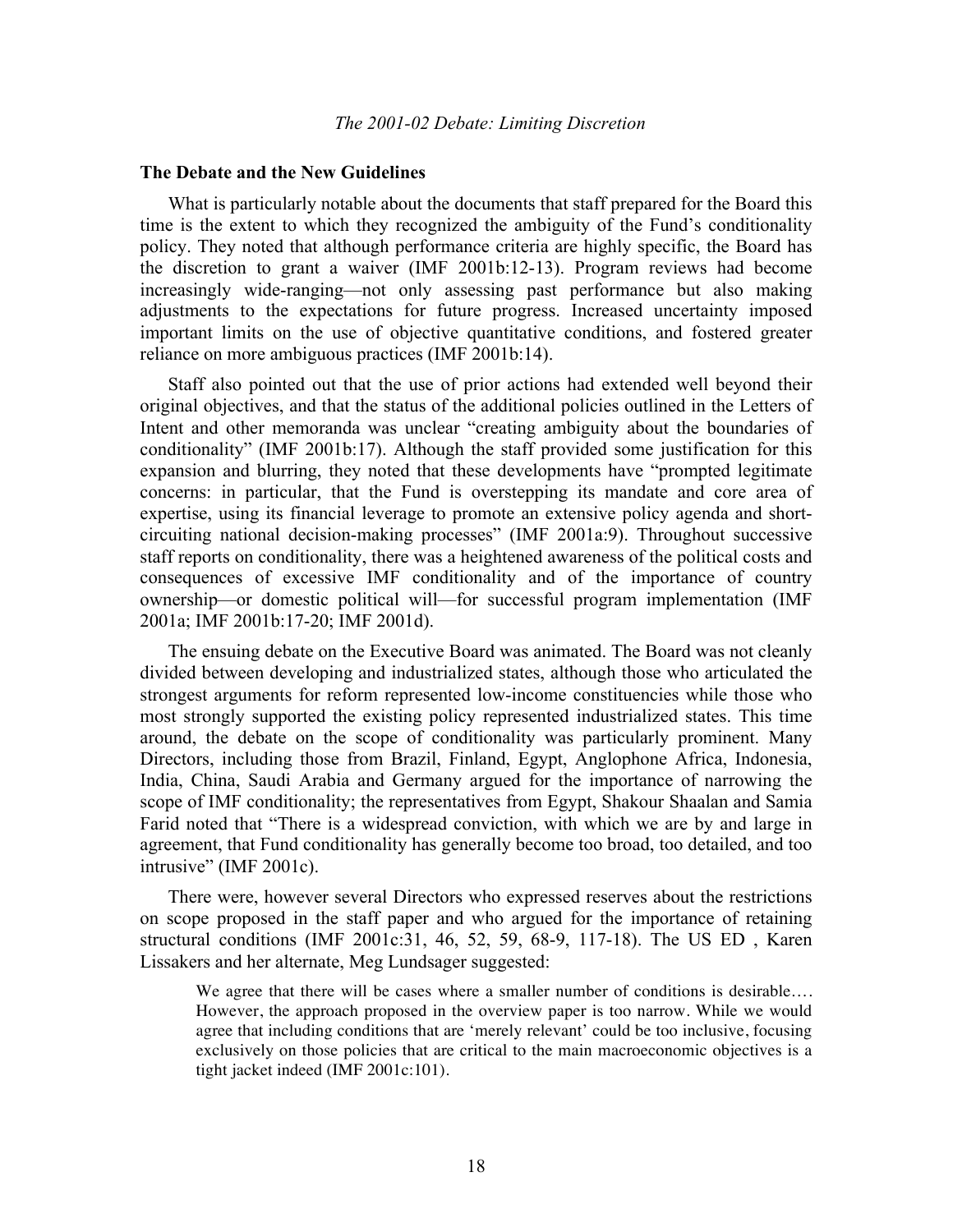What is perhaps most notable about the 2001-02 discussions, particularly the first sessions in which Directors staked out their positions on the staff recommendations, is the almost complete consensus on the Board that the move towards staff discretion had finally gone too far (Table 4.3). Although a few Directors, most notably the Canadian and American EDs, emphasized the importance of judgment in conducting program reviews (IMF 2001c:65, 102), most argued for reducing their discretion (IMF 2001c:8, 37, 86; IMF 2002b: 107-8,21, 44, 75).

Many Directors also expressed concerns about the ambiguities that characterized their own discussions. Michael Callaghan, the Australian ED, summed up many of these sentiments in a statement that was later supported by a number of other Directors. He suggested that he was struck by:

This great problem of semantics. In reading the statements, Directors were interpreting words, some slightly differently, particularly key words such as saying 'conditions have to be critical.' Some Directors seemed to see that as a straitjacket. Others seemed to see that anything less than 'critical' would be too wide. But, in the end, when reading all the statements . . . Directors' views were not too far apart. But then, that led to the fact that if Directors had problems in interpreting those words, the he sympathized with the staff in the problems that they had in having to put them into practice (IMF 2001c:107).

The guidelines that were ultimately agreed did seek to reduce the ambiguity of the policy in several ways: they defined the scope of conditions more narrowly and more clearly, defined reviews more carefully, and mandated a clearer articulation of the status of Letters of Intent and other memoranda. At the same time, they did leave room for flexibility, noting the diversity of members' situations and allowing for the continued use of structural benchmarks in cases where uncertainty made objective performance criteria difficult (IMF 2002a). These ambiguities played a key role in making possible what happened next.

#### **The Guidelines in Practice**

In spite of these attempts at introducing some real changes, the evidence on the results of streamlining conditionality is not encouraging. The 2007 Independent Evaluation Office report on structural conditionality concluded that the streamlining initiative had not reduced the number of conditions and that Fund programs still included conditions that were not critical (IMF 2007:4, 29). It appears that there was not agreement among staff on what streamlining meant, in spite of the efforts of the Executive Board to nail down a clear definition—and in spite of their belief that they had done so.<sup>xiii</sup> Just as the Australian ED had warned, there were very different interpretations at play as the policy debate was translated into practice.

Some Directors and staff have suggested that another reason for the outcome was that, as the East Asian crisis faded from memory, the Board focused on individual cases, rather than considering their overall philosophy on conditionality, which led in some cases to an emphasis on governance conditions. $x^2$  Others have suggested that a change in senior management and a change of heart among certain Directors meant that they were not willing to exercise the kind of strong leadership needed to ensure a rigorous interpretation of the guidelines.<sup>xv</sup> In either case, the ambiguity of the guidelines made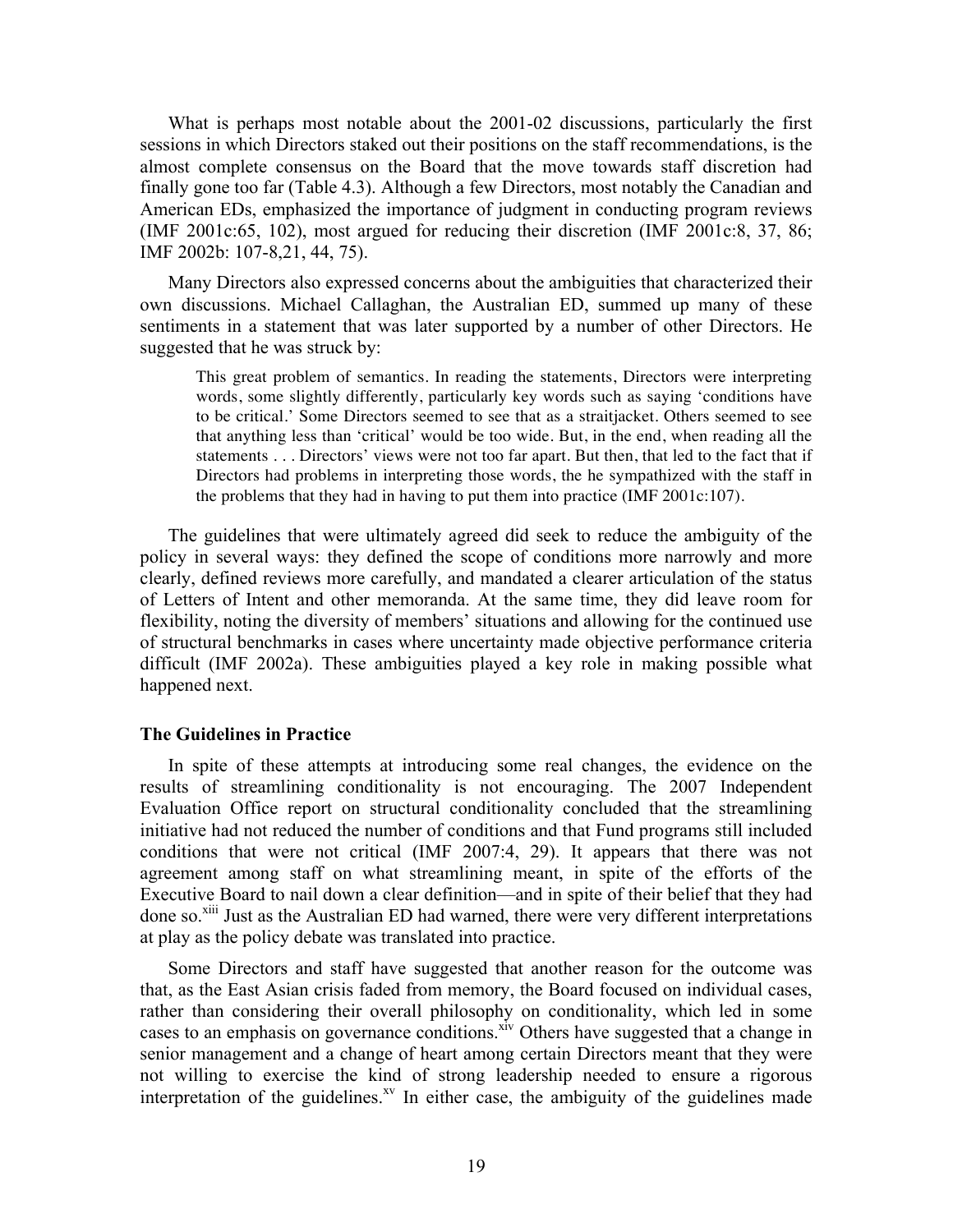such interpretations possible, enabling the application of the Fund's conditionality policy to elude the spirit of the guidelines once again.

I mentioned at the beginning of this article that in the aftermath of the recent global financial crisis, the IMF Board has once again decided to revise its conditionality policies, motivated by a desire to increase the Fund's legitimacy by removing the "stigma" from turning to the Fund, particularly for emerging market countries. The Fund is once again focusing on streamlining conditions, thus reducing the scope of conditionality policy. Yet, at the same time, the Fund's Board and staff have embraced new forms of ambiguity: more ambiguous reviews will now replace performance criteria as the basis on which structural conditions are monitored, with the Board making a qualitative judgment on whether the country is meeting the program objectives. Why this return to ambiguity? Because the quantitative performance criteria did not always accurately reflect the complexity of the country's performance (Andersen 2009).<sup>xvi</sup> In response to one of the most profound economic shocks of its history, and in a context of almost unprecedented uncertainty, the IMF thus continues to seek ambiguous solutions to its policy challenges.

#### *Conclusions*

This study not only reveals *how* international organizations like the IMF adapt to various kinds of uncertainty, but also provides clues as to some of the factors that explain *why* they might adopt more ambiguous policies, and what are some of the implications of that trend. In the process, this analysis also helps to resolve the three puzzles outlined at the beginning of this article.

The first puzzle that the history of the IMF's conditionality policy posed was not only the persistence of ambiguity in a rational bureaucratic organization, but also the fact that actors actively sought to maintain or increase the ambiguous character of Fund guidelines. My findings confirmed some of the insights of legalization and PA analysis, showing that key actors did choose more ambiguous regulations and that the form and degree of institutional ambiguity was contested. Both staff and Directors tended to support those forms of ambiguity that they believed would provide them with the flexibility they needed to adapt to an uncertain economic environment. Yet they only supported such forms of ambiguity if they felt that they would have the capacity to interpret those ambiguities in ways useful to them over time. Hence both staff and Directors from industrialized countries generally supported increased staff (or top-down) discretion, while Directors from developing countries generally supported various kinds of ambiguity that would provide more borrower (or bottom-up) flexibility.

Actors' preferences did not however always follow the patterns predicted by rationalist theory. Staff and ED support for ambiguity was not just driven by their interests but was also complicated by the dominant economistic culture of expertise within the Fund, and by concerns about legitimacy—concerns more consistent with constructivist and other sociological insights into organizational practice. Staff members, for example, did not simply support increased bureaucratic discretion, as PA theory would predict. Instead, IMF staff altered their preference for discretion over time—first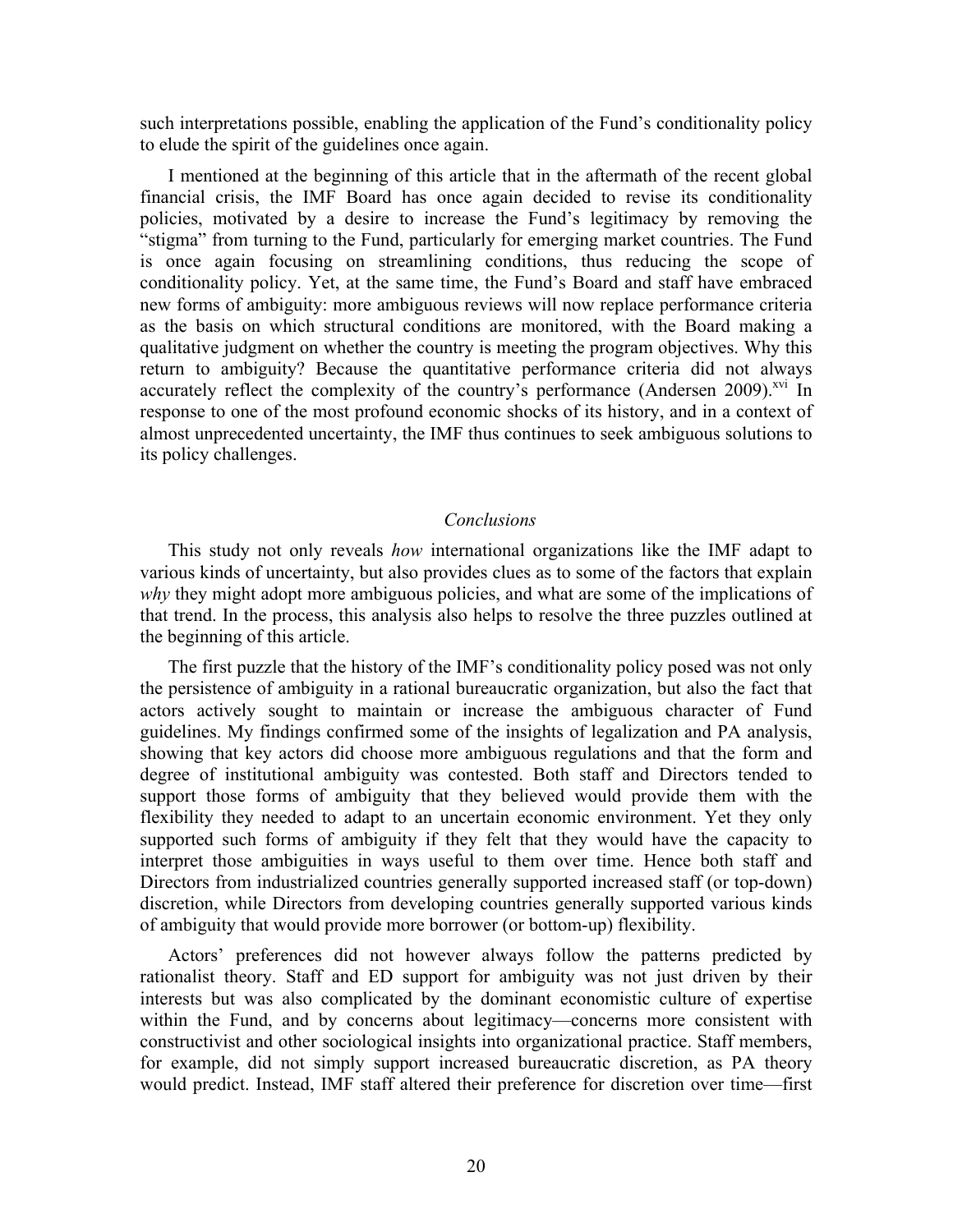seeking to maintain it in 1968, then to increase it in 1978, and finally to decrease it in 2001.

That ambivalence is due in part to the peculiarities of the organization's expert culture: although as pragmatic practitioners, the staff and most Board members are very much aware of the need for flexibility and of the limits of quantitative rules, as economists and bureaucrats they are also uncomfortable with policies that force them beyond their area of expertise, and into realms less easily subject to mathematical rigor (Boughton and Mourmouras 2002; IMF 2005a; IMF 2005b).<sup>xvii</sup> This anxiety about moving outside their expert comfort zone is often linked to concerns about the institution's legitimacy—which is based in large measure on its expertise and neutrality. Such concerns about expertise and legitimacy played a role in the staff's initial opposition to an expansion into the more "political" terrain of fiscal policy in 1968, and also motivated their efforts to reduce the discretion of conditionality policy in the 2001 debate. Concerns about legitimacy and expertise therefore can play a role in shaping actors' preference for ambiguity.

Whether or not these preferences are ultimately translated into changes in institutional policy, however, depends on a number of other more structural factors. Staff and industrialized country Directors were generally more likely to have their preferences realized in the agreed guidelines than developing country Directors. Yet as the IMF became increasingly subject to external pressure—first from developing country leaders, and ultimately from NGOs and public critics—developing country Directors managed to gain more support for their views, and to make more advances in the 1978 and 2002 guidelines.

The policy environment also plays an important role in determining the extent of institutional ambiguity. An *uncertain* environment can encourage more ambiguous policy practices. Thus, for example, the staff noted in 2001 that the "The increasing use of reviews in conditionality reflects, in part, increased uncertainties surrounding the variables monitored as PCs [performance criteria], associated in part with the increased volatility of international capital flows" (IMF 2001b:14). A second major factor that led to increased institutional ambiguity was the growing *complexity* of IMF conditionality policies, particularly with the rise of structural conditions. More complex programs cannot be as easily evaluated using quantitative methods, requiring more flexibility of interpretation and the use of judgment. The IMF's reliance on policy ambiguity is also clearly linked to the fact that it must apply a single set of guidelines to an incredibly *diverse* set of individual cases.

Together, these structural factors also help to answer the third puzzle that the IMF case poses: the continued expansion in the scope of conditionality policy, even in cases in which all major actors would prefer to reduce it. The challenges of uncertainty, complexity and diversity combine to create a situation in which the Fund has certain predispositions towards selecting more ambiguous interpretations of policies when applying them, even when the guidelines seek to limit such ambiguities. In the case of the IMF, the Directors' efforts to define clear rules and to apply quantitative criteria have consistently confronted certain limits: no single rule can reasonably apply to the many unique circumstances that individual states face at different times in their economic development; it is therefore always necessary to *interpret* how to apply a given rule.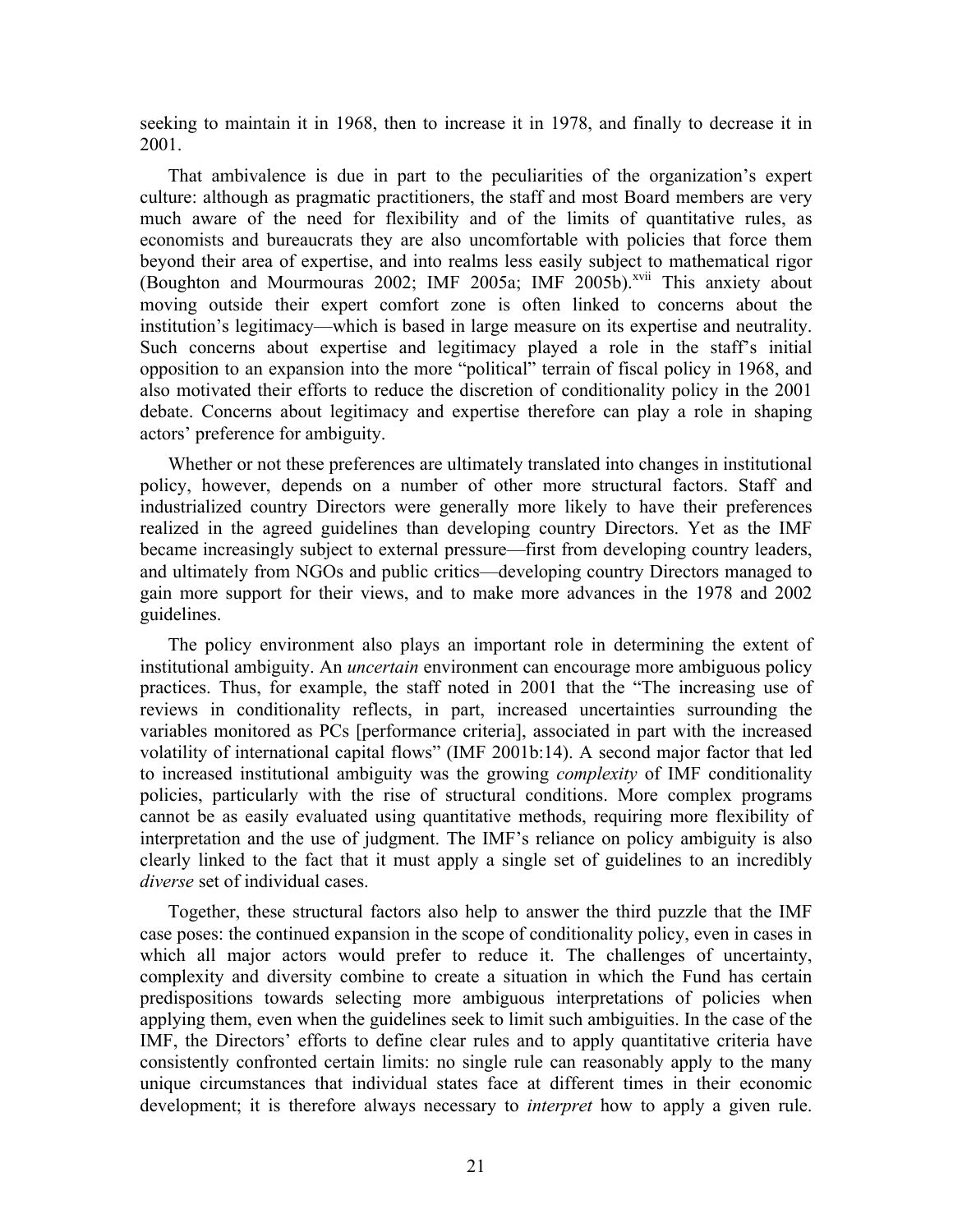Strict rules, like those involving quantitative performance clauses, must be qualified with exceptions, or supplemented by more ambiguous policy practices, like Letters of Intent, structural benchmarks and review clauses. In confronting the limits of precise, objective solutions to problem of uncertainty, institutional actors therefore tend to move in the opposite direction, towards greater institutional ambiguity.<sup>xviii</sup>

In doing so, organizational actors create the conditions for policy expansion; more ambiguous practices can be applied to a wider range of issue areas that are not amenable to strict rules or quantitative measurement. Yet as they move into new and more complex policy areas, staff find them even more resistant to objective rules, requiring more discretion and a more creative interpretation of the guidelines; thus the ambiguities in conditionality policy continue to proliferate even as key actors seek to contain them.

Although this article has focused specifically on the case of the IMF, the theoretical framework developed here has the potential to shed light on organizational practices more generally. Looking inside the black box of the IO, this study advances a number of propositions about the ways in which institutional actors are likely to treat ambiguity, suggesting that ambiguities will be the subject of strategic interaction, with staff and state actors debating its appropriate role. More specifically, we would expect that weak actors will tend to support those forms of ambiguity that will enable creative "bottom-up" adaptation, while strong actors will prefer those that enable greater institutional scope and discretion. Meanwhile, while staff will generally prefer those forms of ambiguity that increase discretion and scope, concerns about institutional culture and legitimacy may lead them to oppose increases in ambiguity that would appear to increase their discretion and autonomy. This study also points to broader structural factors that will affect the tendency of different IOs to adopt institutional ambiguity—such as the degree of complexity in their objectives, the level of uncertainty that they face and the diversity of cases that they deal with.

This study also provides some broader insights into our understanding of international organizations, and suggests that those of us who seek to understand IOs and broader patterns of global governance should pay more attention to the role of ambiguity. Yes, rules work to make the world governable in particular ways, but so do the gaps between them, the things that don't quite fit within them and the moments of interpretation that are required to put those rules into practice. Moreover, institutional ambiguities can often be a crucial source of the power of organizational actors. In order to truly understand international organizations, we therefore need to focus not just on their capacity to create global rules, but also on the creative ways that they respond to the limits of doing so in a complex and uncertain world.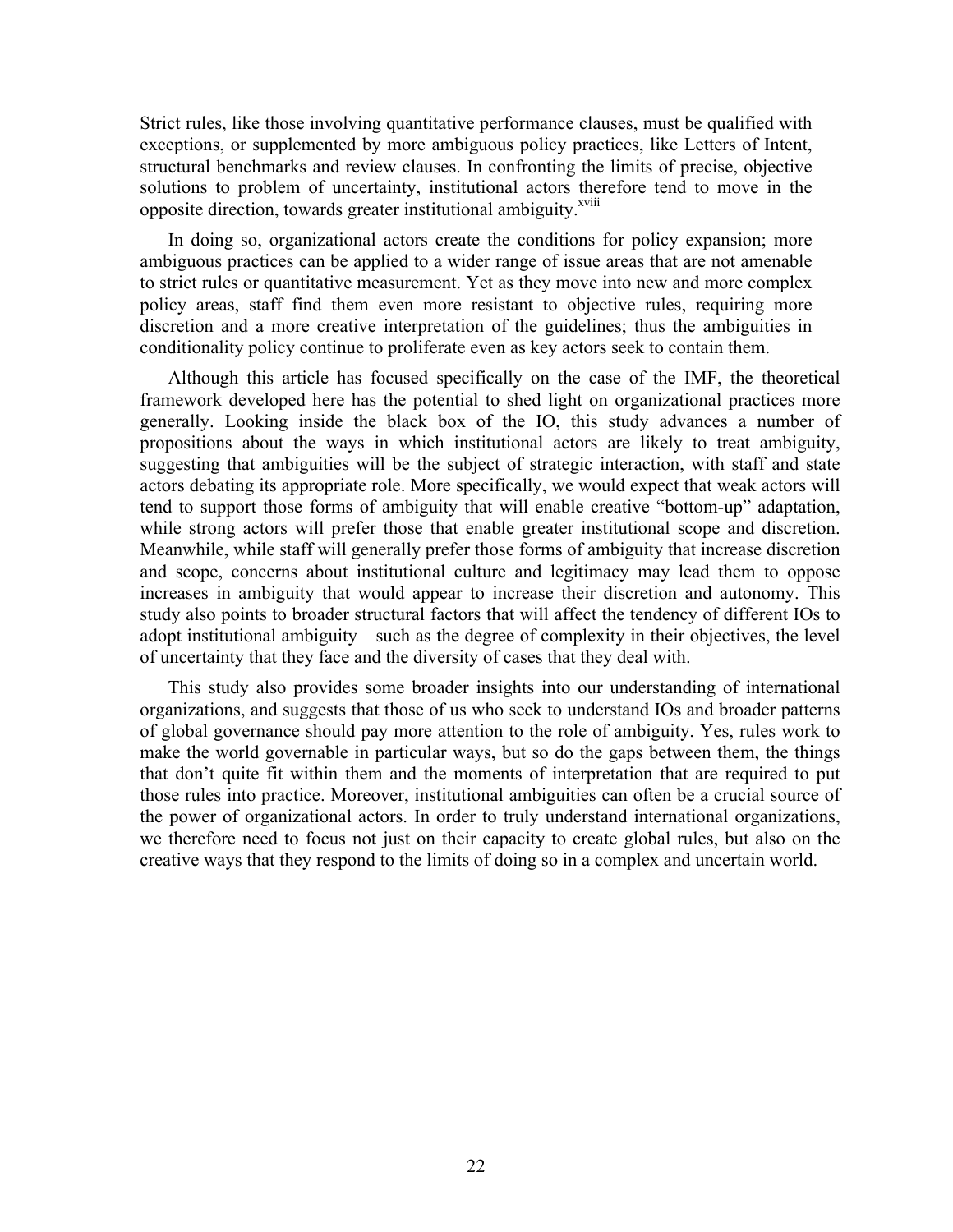| Concept     | <b>Forms</b>                    | <b>Definition</b>                                      | Cause                                                          |
|-------------|---------------------------------|--------------------------------------------------------|----------------------------------------------------------------|
| Uncertainty | About environment<br>and actors | Lack of information<br>or knowledge                    | Imperfect<br>information and<br>unpredictability of<br>future  |
| Ambiguity   | Textual and<br>institutional    | Openness of texts<br>and policies to<br>interpretation | Multiple meanings<br>inherent in language<br>and social action |

TABLE 1: Uncertainty and Ambiguity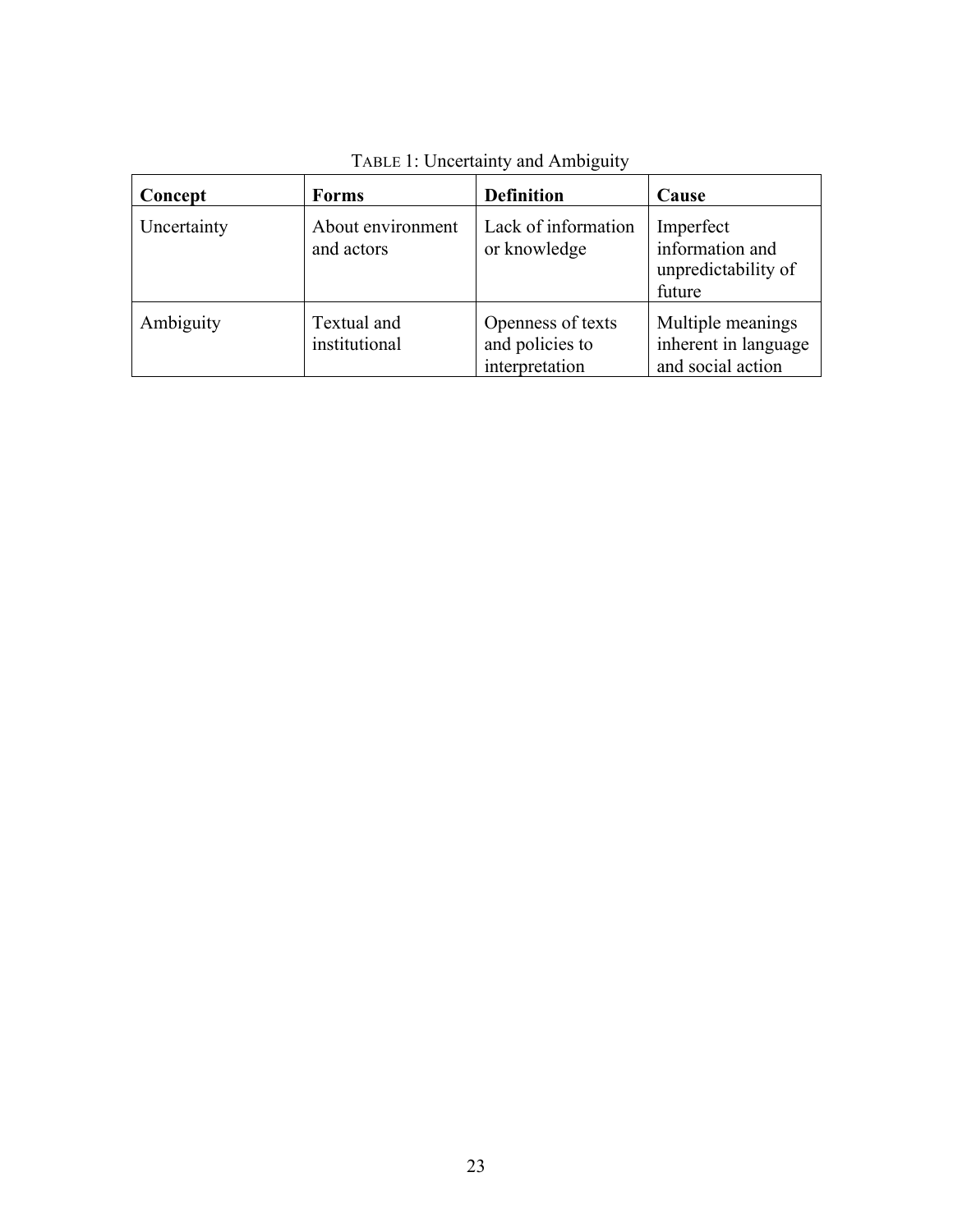|  | TABLE 2: Institutional Ambiguities |  |  |
|--|------------------------------------|--|--|
|--|------------------------------------|--|--|

|                               | More ambiguous         | Less ambiguous          |
|-------------------------------|------------------------|-------------------------|
| <b>Authority to interpret</b> | Discretionary          | Rule-based              |
| Forms of measurement          | Qualitative/subjective | Quantitative/objective  |
| Scope of policy               | Broad/fuzzy boundaries | Narrow/clear boundaries |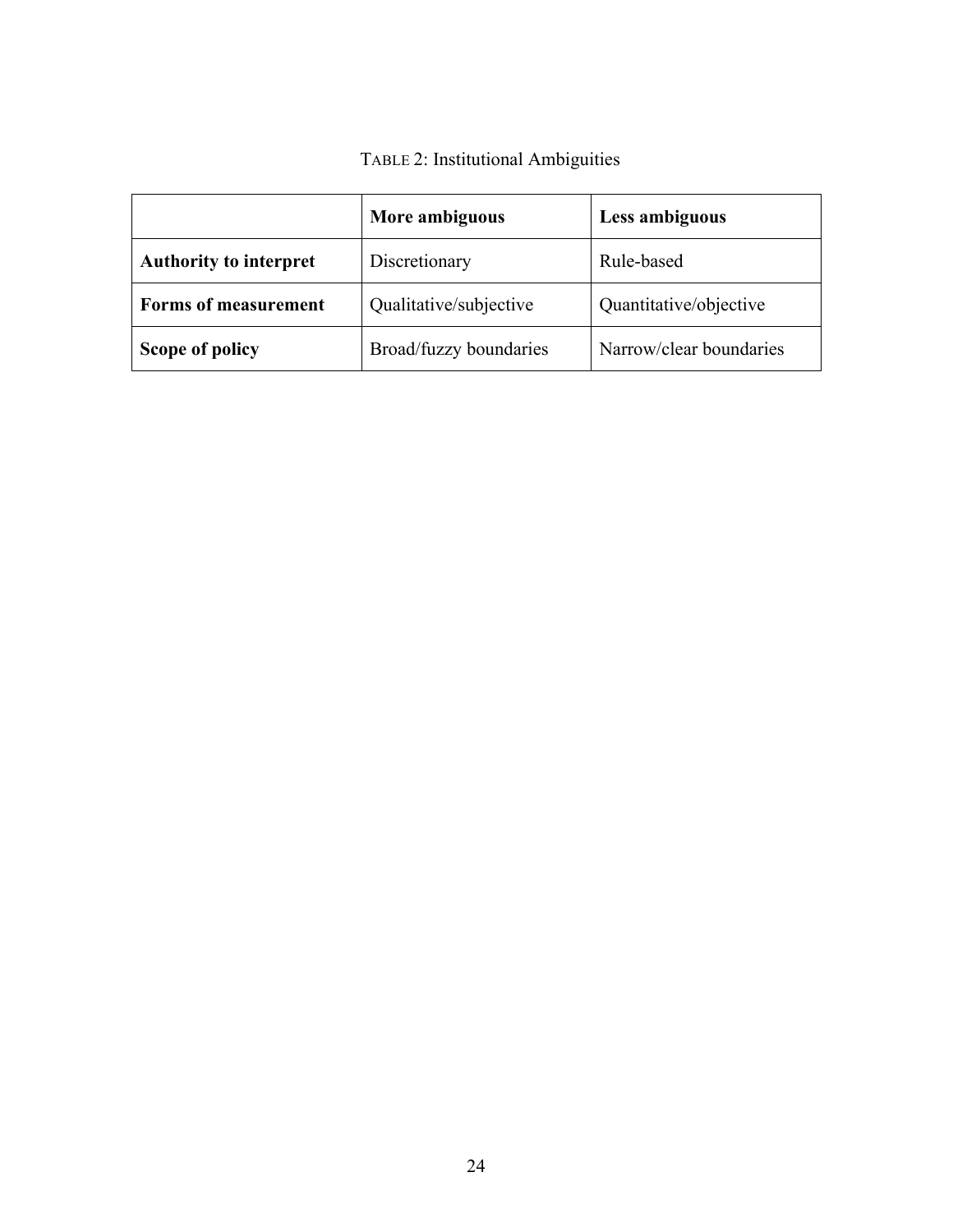# TABLE 3: Ambiguity of Conditionality Practices

| More ambiguous        | Less ambiguous      | Depends on situation |
|-----------------------|---------------------|----------------------|
| Review clauses        | Performance clauses | Preconditions        |
| Letters of intent     | Mechanical triggers | Prior actions        |
| Structural benchmarks |                     |                      |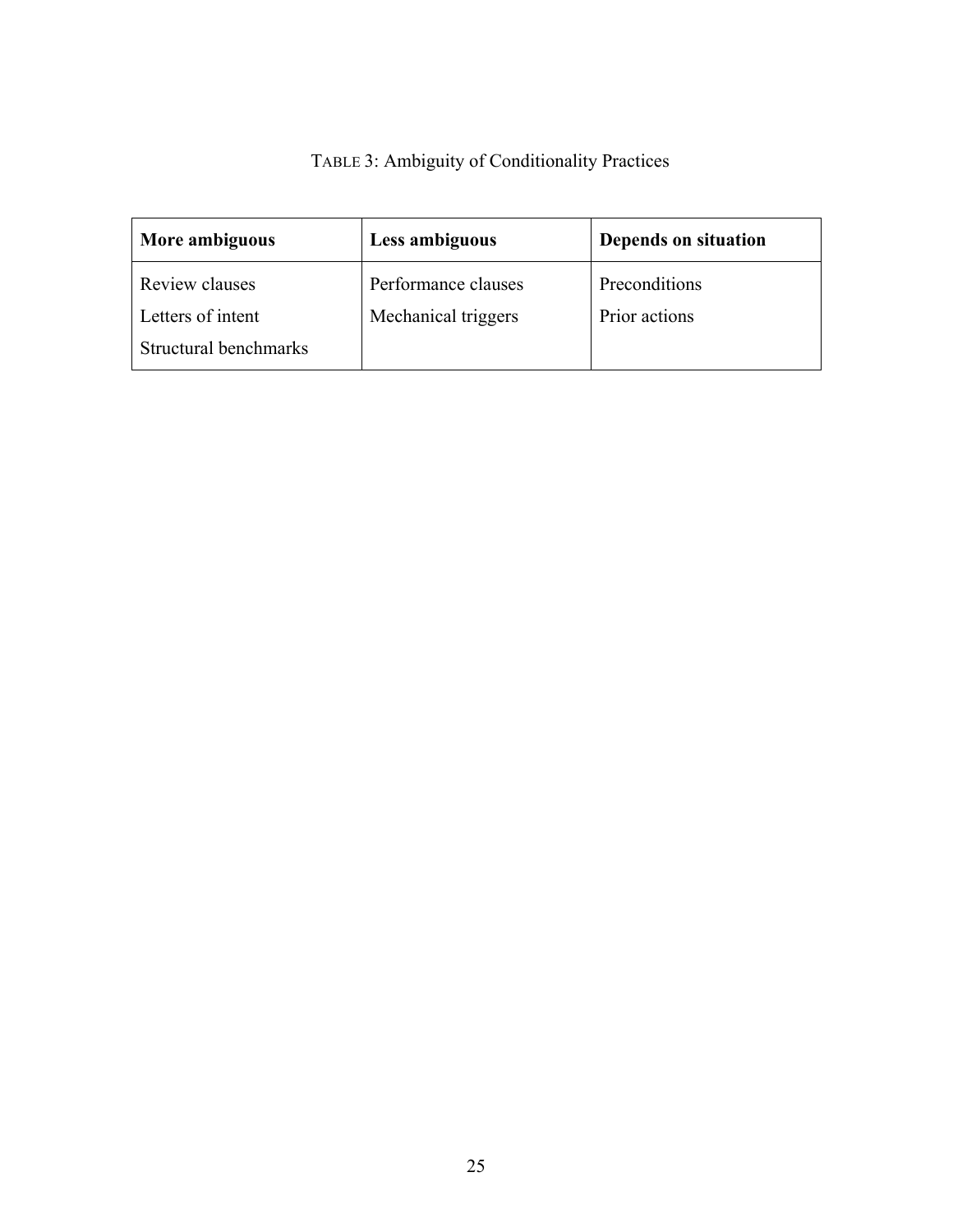### TABLE 4: Preferences for Institutional Ambiguity

|                           | Decision-making     | <b>Measurement</b> | <b>Scope</b>   |
|---------------------------|---------------------|--------------------|----------------|
| <b>Staff</b>              | Maintain discretion | More quantitative  | Narrower       |
| <b>Industrialized EDs</b> | More discretion     | More quantitative  | <b>Broader</b> |
| <b>Developing EDs</b>     | Less discretion     | More qualitative   | Narrower       |

TABLE 4.2: 1978 Debate

|                           | Decision-making | <b>Measurement</b> | <b>Scope</b>   |
|---------------------------|-----------------|--------------------|----------------|
| <b>Staff</b>              | More discretion | More qualitative   | <b>Broader</b> |
| <b>Industrialized EDs</b> | More discretion | More quantitative  | <b>Broader</b> |
| <b>Developing EDs</b>     | Less discretion | More qualitative   | Narrower       |

TABLE 4.3: 2001-02 Debate

|                           | Decision-making | <b>Measurement</b> | <b>Scope</b> |
|---------------------------|-----------------|--------------------|--------------|
| <b>Staff</b>              | Less discretion | Less qualitative   | Narrower     |
| <b>Industrialized EDs</b> | Less discretion | Less qualitative   | Narrower     |
| <b>Developing EDs</b>     | Less discretion | Less qualitative   | Narrower     |

(Note: These categories of different actors are generalizations representing the dominant view of EDs and staff in each debate. There are always some exceptions.)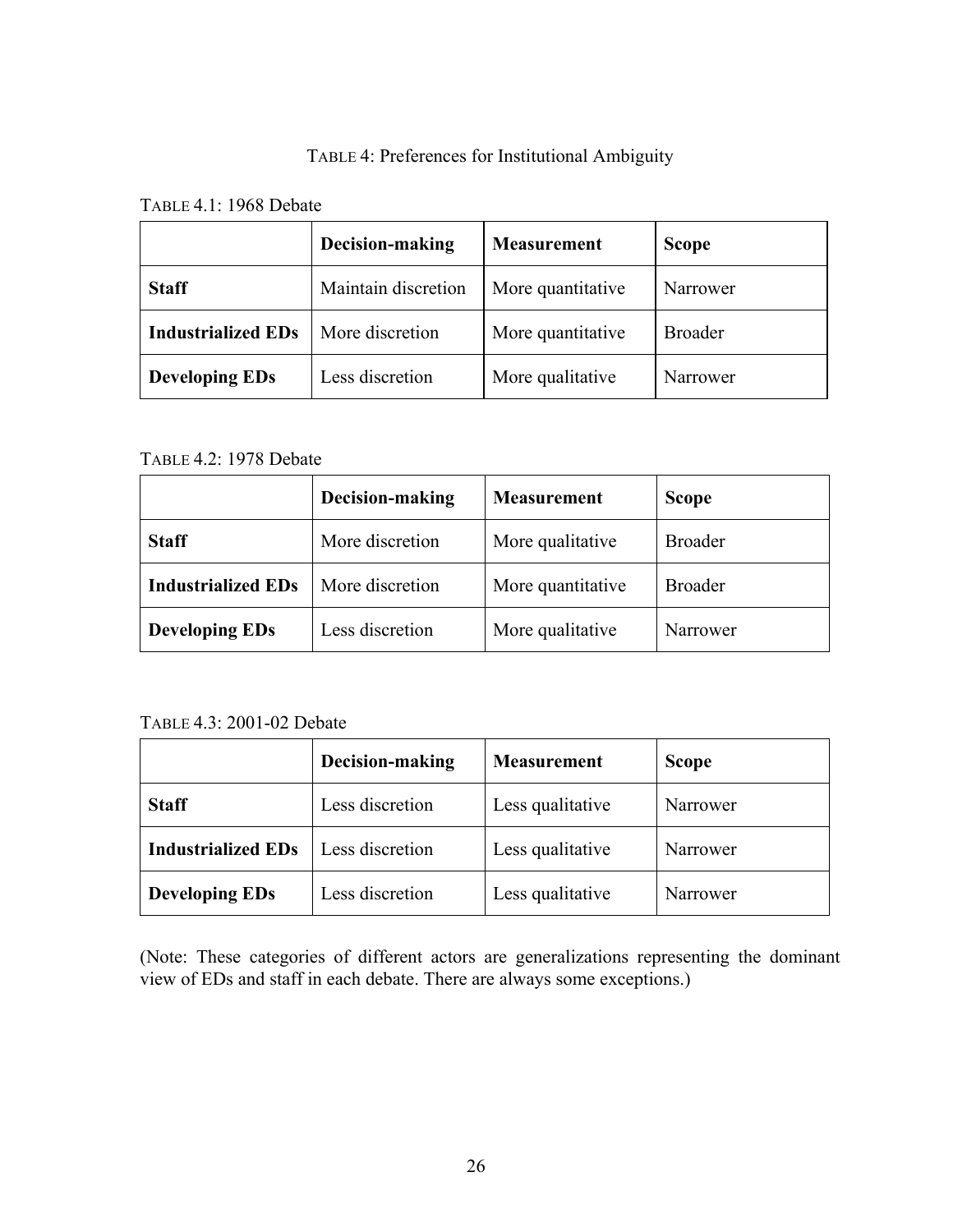#### **Works Cited**

- ABBOTT, KENNETH, ROBERT O. KEOHANE, ANDREW MORAVCSIK, ANNE-MARIE SLAUGHTER, and DUNCAN SNIDAL. (2000) The Concept of Legalization. *International Organization* 54:401-19.
- ABBOTT, KENNETH, and DUNCAN SNIDAL. (2000) Hard and Soft Law in International Governance. *International Organization* 54:421-56.
- ANDERSEN, CAMILLA. (2009) New Rules of Engagement for IMF Loans. In *IMF Survey Magazine*. Washington, DC: International Monetary Fund.
- BARNETT, MICHAEL, and LIV COLEMAN. (2005) Designing Police: Interpol and the Study of Change in International Organizations. *International Studies Quarterly* 49:593- 619.
- BARNETT, MICHAEL, and RAYMOND DUVALL. (2005) Power in Global Governance. In *Power in Global Governance*, edited by Michael Barnett and Raymond Duvall, pp. 1-32. Cambridge: Cambridge University Press.
- BARNETT, MICHAEL, and MARTHA FINNEMORE. (2004) *Rules for the World: International Organizations in Global Politics*. Ithaca: Cornell University Press.
- BARNETT, MICHAEL, and MARTHA FINNEMORE. (1999) The Politics, Power, and Pathologies of International Organizations. *International Organization* 53:699- 732.
- BECKERT, JENS. (1996) What Is Sociological About Economic Sociology? Uncertainty and the Embeddedness of Economic Action. *Theory and Society* 25:803-40.
- BEST, JACQUELINE. (2005) *The Limits of Transparency: Ambiguity and the History of International Finance*. Ithaca, NY: Cornell University Press.
- BEST, JACQUELINE. (2008) Ambiguity, Uncertainty and Risk: Rethinking Indeterminacy. *International Political Sociology* 2:355-74.
- BLYTH, MARK. (2002) *Great Transformations: The Rise and Decline of Embedded Liberalism*. Cambridge: Cambridge University Press.
- BLYTH, MARK. (2007) Powering, Puzzling or Persuading? The Mechanisms of Building Institutional Orders. *International Studies Quarterly* 51:761-77.
- BOUGHTON, JAMES (2001) *Silent Revolution: The International Monetary Fund, 1979- 1989*. Washington, D.C.: International Monetary Fund.
- BOUGHTON, JAMES, and ALEX MOURMOURAS. (2002) Is Policy Ownership an Operational Concept? *IMF Working Paper* WP/02/72.
- BRITISH NATIONAL ARCHIVES. (1967a) T328/92. Letter from D.F. Hubback to E. W Maude, November 24.
- BRITISH NATIONAL ARCHIVES. (1967b) T312/2027. Letter from E. W. Maude to D.F. Hubback, December 5.
- BRITISH NATIONAL ARCHIVES. (1967c) T328/92. Memo from D. F. Hubback to Mr. Goldman. Publication of Letter of Intent: Mr. Macleod's Private Notice Question, 30 November.
- COASE, RONALD. (1937) The Nature of the Firm. *Economica* 4:386-405.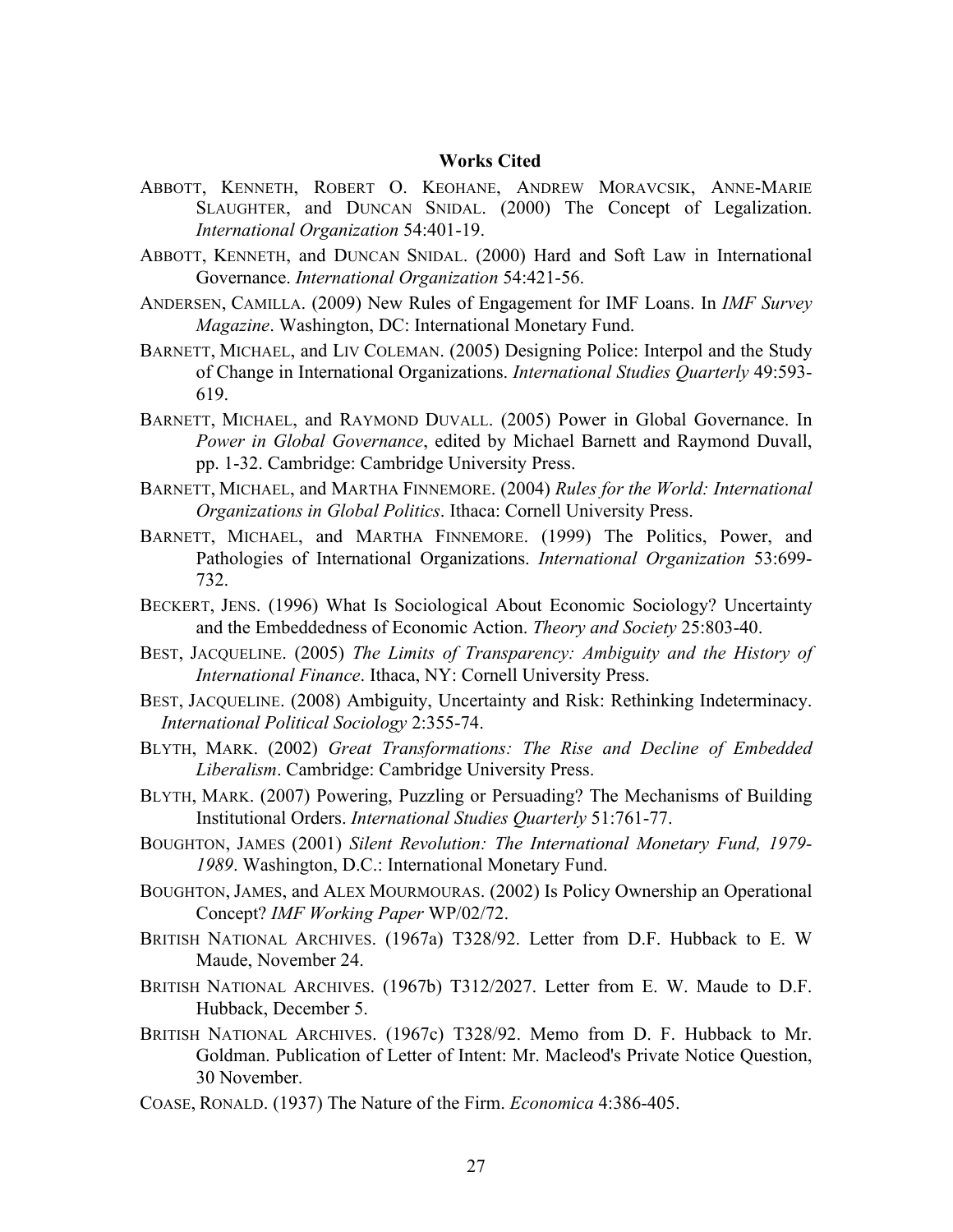- CONABLE, BARBER. 1991. Memorandum to Bank Managers, Subject: Managing Development: the Governance Dimension. August 29.
- DE VRIES, MARGARET. (1985) *The International Monetary Fund, 1972-1978: Cooperation on Trial: Narrative and Analysis*. Washington, D.C.: International Monetary Fund.
- DELL, SIDNEY. (1981) On Being Grandmotherly: The Evolution of IMF Conditionality. *Essays in International Finance*.
- DIZ, ADOLFO. (1984) The Condition Attached to Adjustment Financing; Evolution of the IMF Practice. In *The International Monetary System: Forty Years after Bretton Woods*, edited by Federal Reserve Bank of Boston, pp. 214-43.
- ESCOBAR, ARTHURO. (1995) *Encountering Development: The Making and Unmaking of the Third World*. Princeton: Princeton University Press.
- FERGUSON, JAMES. (1990) *The Anti-Politics Machine: "Development," Depoliticization, and Bureaucratic Power in Lesotho*. Cambridge: Cambridge University Press.
- G-24. 1978. Communiqué of the Intergovernmental Group of Twenty-Four on International Monetary Affairs, September 22.
- GOLD, JOSEPH. (1979) *Conditionality*. Washington, D.C.: International Monetary Fund.
- GOULD, ERICA. (2006) Delegating IMF Conditionality: Understanding Variations in Control and Conformity. In *Delegation and Agency in International Organizations*, edited by Darren G. Hawkins, David A. Lake, Daniel L. Nielson and Michael J. Tierney, pp. 140-64. Cambridge: Cambridge University Press.
- GRABEL, ILENE. (1999) Rejecting Exceptionalism: Reinterpreting the Asian Financial Crises. In *Global Instability: The Political Economy of World Economic Governance*, edited by Jonathan Michie and John Grieve Smith, pp. 37-67. London: Routledge.
- GUITIAN, MANUEL. (1981) *Fund Conditionality : Evolution of Principles and Practices*  Washington, D.C. : International Monetary Fund.
- HAWKINS, DARREN G., DAVID A. LAKE, DANIEL L. NIELSON, and MICHAEL J. TIERNEY. (2006) Delegation under Anarchy: States, International Organizations, and Principal-Agent Theory. In *Delegation and Agency in International Organizations*, edited by Darren G. Hawkins, David A. Lake, Daniel L. Nielson and Michael J. Tierney, pp. 3-40. Cambridge: Cambridge University Press.
- HELLEINER, ERIC. (1994) *States and the Reemergence of Global Finance: From Bretton Woods to the 1990s*. Ithaca, NY: Cornell University Press.
- HORSEFIELD, J. KEITH. (1969) The International Monetary Fund 1945-1965: Chronicle. Washington, D.C.: International Monetary Fund.
- HURD, IAN. (1999) Legitimacy and Authority in International Politics. *International Organization* 53:379-408.
- IEO. (2008) Governance of the IMF: An Evaluation Results of Ieo Surveys. Washington, DC: Independent Evaluation Office.
- G-24. (2007) An Ieo Evauation of Structural Conditionality in IMF-Supported Programs. Washington, D.C.: International Monetary Fund Independent Evaluation Office.
- IMF ARCHIVES, Exchange and Trade Relations Department and the Legal Department.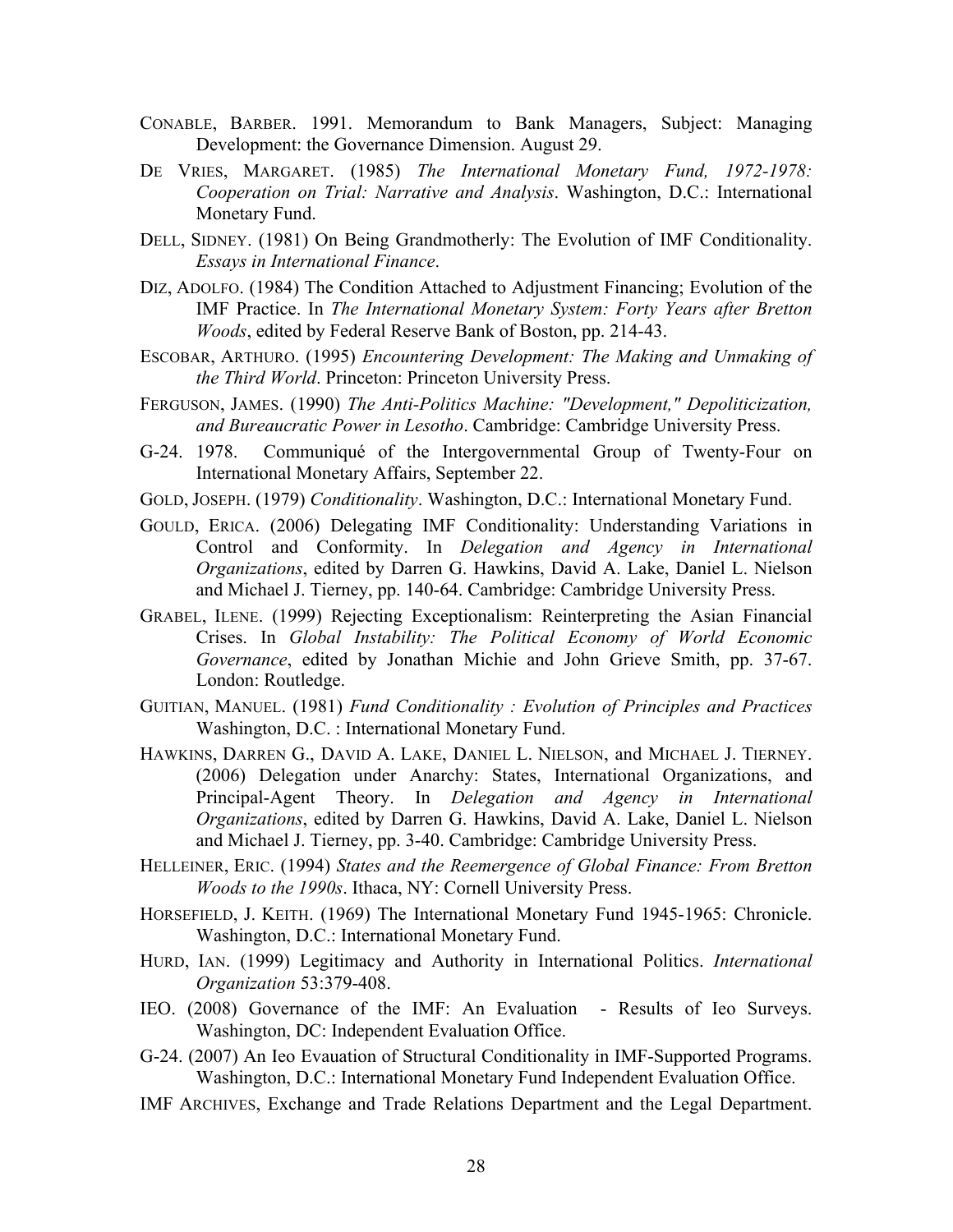1968c. SM/68/128. Fund Policy with Respect to the Use of Its Resources and Stand-by Arrangements, July 22.

- IMF ARCHIVES, Executive Board. (1968a) Executive Board Decision No. 2603-(68/132): Use of Fund's Resources and Stand-by Arrangements, September 20.
- IMF ARCHIVES. (1967) Central Files UK Box #1760 Standby Arrangements 1967. Memorandum to the Files: U.K. Stand-by Arrangement - Conversation with Mr. Goode on November 20, by Frank A. Southard, Jr., November 21.
- IMF ARCHIVES. (1968b) SM/68/141. Fiscal Provisions as Performance Criteria in Standby Arrangement
- IMF ARCHIVES. (1968d) EBM/68/122. Minutes of Executive Board Meeting 68/122 August 14.
- IMF ARCHIVES. (1968e) EBM/68/123. Minutes of Executive Board Meeting 68/123 August 14.
- IMF ARCHIVES. (1968f) EBM/68/127. Minutes of Executive Board Meeting 68/127 September 6.
- IMF ARCHIVES. (1968g) EBM/68/128. Minutes of Executive Board Meeting 68/128 September 6.
- IMF ARCHIVES. (1968h) EBM/68/131. Minutes of Executive Board Meeting 68/131 Septermber 20.
- IMF ARCHIVES. (1978a) SM/78/103. Conditionality in the Upper Credit Tranches April 19.
- IMF ARCHIVES. (1978b) EBM/78/79. Minutes of Executive Board Meeting 78/79 June 2.
- IMF ARCHIVES. (1978c) EBM/78/80. Minutes of Executive Board Meeting 78/80 June 2.
- IMF ARCHIVES. (1979) Decision No. 6056-(79/38). Executive Board Decision No. 6056- (79/38): Use of Fund's General Resources and Stand-by Arrangements, March 2.
- IMF ARCHIVES. (1986) EBS/86/211 Supp 1. Program Design and Performance Criteria, September 10.
- IMF ARCHIVES. (2001a) SM/01/60. Conditionality in Fund Supported Programs— Overview, February 20.
- IMF ARCHIVES. (2001b) SM/01/60 Sup. 1. Conditionality in Fund Supported Programs— Policy Issues, February 20.
- IMF ARCHIVES. (2001c) EBM/01/23. Minutes of Executive Board Meeting 01/23, March 7.
- IMF ARCHIVES. (2001d) SM/01/60 Sup. 2. Structural Conditionality in Fund-Supported Programs, February 16.
- IMF ARCHIVES. (2002b) EBM/02/9. Minutes of Executive Board Meeting 02/9, January 28.
- IMF. (2002a) Guidelines on Conditionality. Washington, DC: International Monetary Fund.
- IMF. (2005a) Interview with Former Executive Board Member. Washington.
- IMF. (2005b) Interview with Senior IMF Staff Member. Washington, DC.
- JAMES, HAROLD. (1998) From Grandmotherliness to Governance: The Evolution of IMF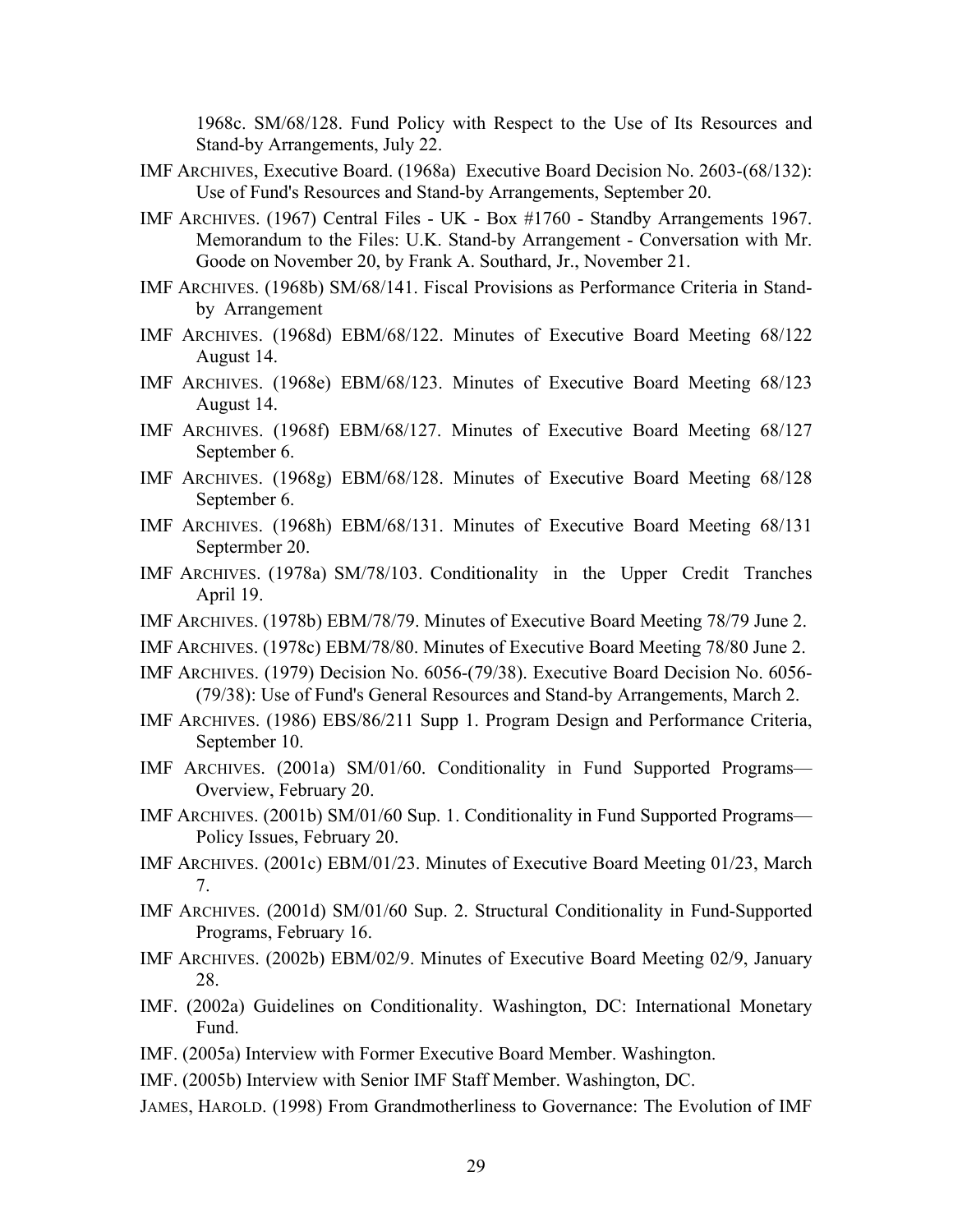Conditionality. *Finance and Development* 35:44-47.

- KEOHANE, ROBERT O. (1984) *After Hegemony: Cooperation and Discord in the World Political Economy*. Princeton: Princeton University Press.
- KEOHANE, ROBERT O., and LISA L. MARTIN. (1995) The Promise of Institutionalist Theory. *International Security* 20:39-51.
- KIEWIET, RODERICK, and MATHEW MCCUBBINS. (1991) *The Logic of Delegation: Congressional Parties and the Appropriations Process*. Chicago: University of Chicago.
- KNIGHT, FRANK. (1946) *Risk, Uncertainty and Profit*. Boston: Houghton Mifflin Company.
- KÖHLER, HORST. (2000) Streamlining Structural Conditionality in Fund-Supported Programs: Interim Guidance Note. Washington, D.C.: International Monetary Fund.
- KOREMENOS, BARBARA, CHARLES LIPSON, and DUNCAN SNIDAL. (2001) The Rational Design of International Institutions. *International Organization* 55:761-99.
- LATOUR, BRUNO. (1986) Visualization and Cognition. In *Power, Action, and Belief : A New Sociology of Knowledge* edited by John Law. London ; Boston Routledge & Kegan Paul.
- LINDSAY, PETER. (2003) The Ambiguity of Gatt Article Xxi: Subtle Success or Rampant Failure? *Duke Law Journal* 52:1277-313.
- LIPSON, MICHAEL. (2007) Peacekeeping: Organized Hypocrisy? *European Journal of International Relations* 13:5-34.
- MACKENZIE, DONALD. (2006) *An Engine, Not a Camera: How Financial Models Shape Markets*. Cambridge, Mass: MIT Press.
- MARTIN, LISA. (2006) Distribution, Information, and Delegation to International Organizations: The Case of IMF Conditionality. In *Delegation and Agency in International Organizations*, edited by Darren Hawkins, David Lake, Daniel Nielson and Michael Tierney, pp. 140-64. Cambridge: Cambridge University Press.
- MOMANI, BESSMA. (2005) Recruiting and Diversifying IMF Technocrats. *Global Society* 19:167-87.
- NEUMANN, IVER B., and OLE JACOB SENDING. (2006) Governance to Governmentality: Analyzing Ngos, States and Power. *International Studies Quarterly* 50:651-72.
- NIELSON, DANIEL, MICHAEL TIERNEY, and CATHERINE WEAVER. (2006) Bridging the Rationalist-Constructivist Divide: Re-Engineering the Culture of the World Bank. *Journal of International Relations and Development* 9:107-39.
- NISKANEN, WILLIAM. (1971) *Bureaucracy and Representative Government*. Chicago: Aldine, Atherton.
- NORTH, DOUGLASS. (1990) *Institutions, Institutional Change and Economic Performance*. Cambridge: Cambridge University Press.
- POLAK, JACQUES. (1991) The Changing Nature of IMF Conditionality. *Princeton Essays in International Finance*.
- POLLACK, MARK. (1997) Delegation, Agency, and Agenda Setting in the European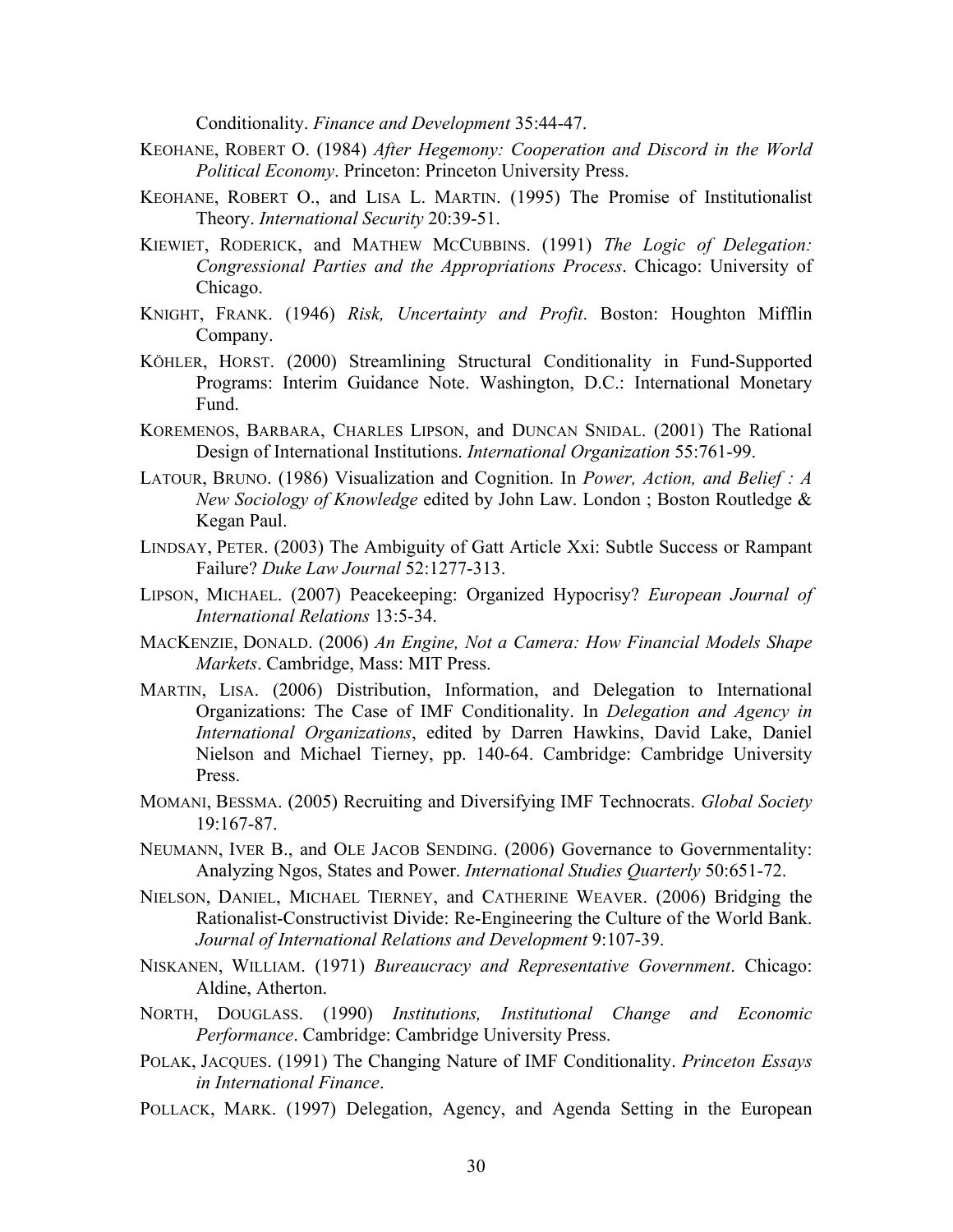Community. *International Organization* 51:99-134.

- ROSE, NIKOLAS, and PETER MILLER. (1992) Political Power Beyond the State: Problematics of Government. *British Journal of Sociology* 43:172-205.
- RÜCKERT, ARNE. (2007) Producing Neoliberal Hegemony? A Neo-Gramscian Analysis of the Poverty Reduction Strategy Paper (Prsp) in Nicaragua. *Studies in Political Economy*:91-116.
- SACHS, JEFFREY. November 3, 1997 The Wrong Medicine for Asia. New York Times.
- SINGH, AJIIT. (1999) 'Asian Capitalism' and the Financial Crisis. In *Global Instability: The Political Economy of World Economic Governance*, edited by Jonathan Michie and John Grieve Smith, pp. 9-36. London: Routledge.
- THIRKELL-WHITE, BEN. (2004) The International Financial Architecture: Soft Law, Power and Legitimacy. *IPEG Papers in Global Political Economy*.
- VETTERLEIN, ANTJE. (2007) Economic Growth, Poverty Reduction, and the Role of Social Policies: The Evolution of the World Bank's Social Development Approach. *Global Governance* 13:513-33.
- WADE, ROBERT, and FRANK VENEROSO. (1998) The Asian Crisis: The High Debt Model Versus the Wall Street-Treasury-IMF Complex. *New Left Review*:3-22.
- WALTERS, WILLIAM. (2002) The Power of Inscription: Beyond Social Construction and Decontruction in European Integration Studies. *Millennium* 31:83-108.
- WEAVER, CATHERINE. (2008) *Hypocrisy Trap: The World Bank and the Poverty of Reform*. Princeton: Princeton University Press.
- WEAVER, CATHERINE, and RALF J LEITERITZ. (2005) "Our Poverty Is a World Full of Dreams": Reforming the World Bank. *Global Governance* 11:369-88.
- WILLIAMSON, OLIVER. (1975) *Markets and Hierarchies: Analysis and Antitrust Implications*. New York: Free Press.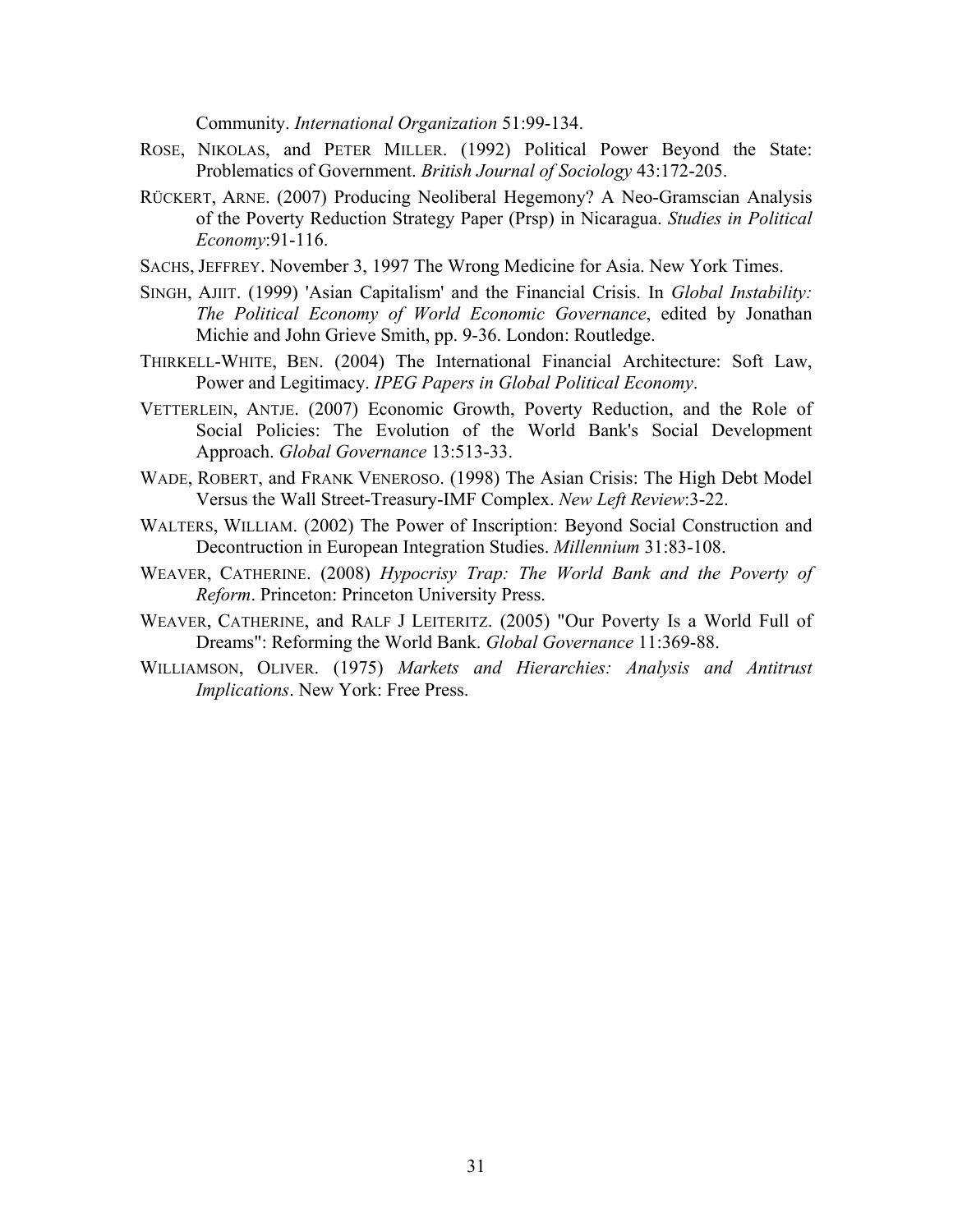Author's note: I would like to acknowledge the help of staff at both the British National Archives and the IMF Archives, and would like to extend a special thank you to Premela Isaac and Jean Marcouyeux for their help in the IMF archives, and to Maxime Ouellet for his research assistance. I would also like to thank Tony Porter, Len Seabrooke, Jeff Chwieroth, Mark Blyth, Eric Helleiner, André Broome, Michael Best and Jessica Allina-Pisano for their comments on earlier versions of this paper, as well as the anonymous reviewers for their helpful feedback. I would also like to acknowledge the financial assistance of the Social Sciences and Humanities Research Council of Canada.

 $\overline{a}$ 

 $\ddot{\text{ii}}$  In doing so, the article also seeks to contribute to the long history of scholarship on IMF conditionality, including: (Dell 1981; Diz 1984; Gold 1979; Guitian 1981; James 1998; Polak 1991)

iii Erica Gould, for example, argues that IMF EDs have consistently sought to reign in staff discretion since the 1960s (Gould 2006: 293, 300-03).

There are therefore interesting parallels with the case of Interpol discussed by Barnett and Coleman, in which institutional staff resisted efforts to make the scope of their mandate more ambiguous because of concerns that it would reduce the perceived neutrality of the organization and thus erode its legitimacy and autonomy (Barnett and Coleman 2005).

I have relied primarily on IMF Executive Board minutes and staff papers and reports, accessed at the IMF Archives in Washington, DC, as well as on some internal memos and documents prepared by the British Treasury Department, accessed at the National Archives in London. Although minutes from Executive Board meetings are generally kept confidential for 10 years, it is possible to ask permission of the Board itself to have certain parts of the minutes released for scholarly purposes. The material cited here from the 2001-2002 Board meetings was released to me by approval of the Executive Board effective February 13, 2007.

 $\overline{v}$ <sup>vi</sup> Throughout the article, I will indicate where appropriate which actors within the IMF are authors of particular actions; however, I will also follow the Fund's own usage in referring to the organization as an actor where it makes most sense to do so.

 $vii$  (Blyth 2007; Koremenos, et al. 2001:778-9) Constructivists see uncertainty as a more pervasive problem than a simple lack of information and focus on the problems posed by the unpredictability of the future. Like rationalists, however, they see institutions as useful for reducing uncertainty, not only because they increase information and reduce transactions costs, but also because they work to foster convergent expectations. (Beckert 1996; Blyth 2002; Knight 1946; Best 2008).

viii For a fuller account of my conception of ambiguity and its differences from uncertainty, see: (Best 2005; 2008).

In the case of the WTO, for example, GATT Article XXI, which outlines situations under which countries can demand an exception to free trade regulations on the basis of national security concerns, includes ambiguous terms such as "considers necessary" and